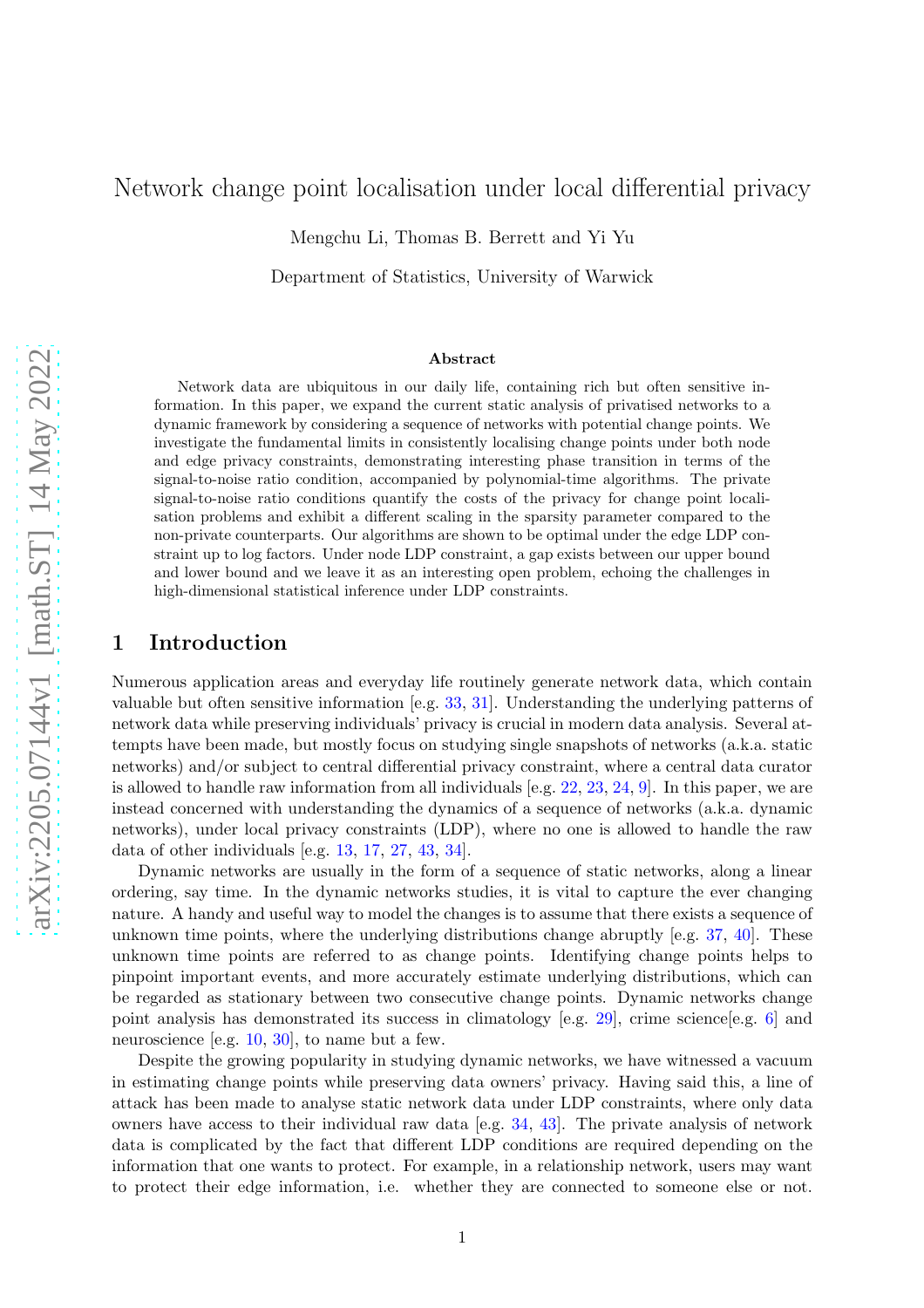As we argue in Section [2.1,](#page-3-0) formalisation to protect such information should require minimal trust between users due to the symmetric nature of network data. In a recommending system network, users may want to protect their entire connection portfolio, representing the purchase status of a user over a collection of products. In a brain imaging network, a patient may even prefer protecting the entire network from adversarial inference attacks.

In view of the aforementioned state of the art, we list the contributions of this paper below.

• To our best knowledge, this is the first time investigating change point localisation in dynamic networks, under LDP constraints. We consider two dynamic network models, where a sequence of sensitive networks are generated from (a) inhomogeneous Bernoulli networks (IBN) (Definition [1\)](#page-1-0) and (b) bipartite networks with possibly dependent Bernoulli entries (Definition [2\)](#page-2-0). Multiple change points of the raw network distributions are allowed. To tailor to the network models, we consider two forms of privacy requirements - edge LDP and node LDP (See Section [2\)](#page-2-1).

• For dynamic IBNs under edge LDP, we show a phase transition in terms of the signal-tonoise ratio, partitioning the whole parameter space into two parts: (1) the infeasibility regime where no algorithm is expected to provide consistent change point estimators and (2) the regime where a computationally-efficient algorithm is shown to output consistent estimators. The importance of this phase transition is twofold: (1) The transition boundary is different from its counterpart in the non-private case [\[40\]](#page-12-5), quantifying the cost of preserving edge privacy in localising change points. (2) We show that a simple randomised response [\[42](#page-12-8)] based privacy mechanism is minimax rate-optimal for the purpose of change point localisation.

• For bipartite networks under node LDP, we derive an infeasibility regime which is different from that under the edge LDP. This fundamental difference quantifies the difference between these two different LDP constraints, and can be used to help practitioners designing data collection mechanisms. We adopt a privacy mechanism proposed in [\[13](#page-11-3)], together with a change point estimation routine, providing a consistent change point estimator. Supported by a minimax lower bound result, our estimator is shown to be minimax rate optimal when the number of columns is of constant order. When the number of columns is allowed to diverge, a gap between our lower and upper bounds exists. This echos the well-identified challenges in the high-dimensional privacy research [e.g. [13](#page-11-3), [14](#page-11-6)]. We contribute a high-dimensional network example along with in-depth discussions.

Notation For any matrix  $A \in \mathbb{R}^{M \times N}$ , let  $A_{ij}$  be the  $(i, j)$ -th entry of  $A, A_i \in \mathbb{R}^N$  be the *i*-th row of A,  $A^{\top}$  be the transpose of A,  $||A||_{\infty} = \max_{1 \leq i \leq M, 1 \leq j \leq N} |A_{ij}|$  and  $||A||$  denote the operator norm of A. For any matrix  $B \in \mathbb{R}^{M \times N}$ , let  $(A, B) = \sum_{1 \leq i \leq M, 1 \leq j \leq N} A_{ij} B_{ij}$  and  $||A||_F = \sqrt{(A, A)}$  be the Frobenius norm of A. For any vector  $v \in \mathbb{R}^p$ , let  $||v||_1, ||v||_2, ||v||_{\infty}$  be the  $\ell_1$ ,  $\ell_2$  and  $\ell_{\infty}$  vector norms respectively. For any set S, let |S| be the cardinality of S. Let  $S = S' \sqcup S''$ , if  $S' \cup S'' = S$  and  $S' \cap S'' = \emptyset$ . Let  $1\{\cdot\}$  be the indicator function only taking values in  $\{0,1\}$ . For two any functions of T, say  $f(T)$  and  $g(T)$ , we write  $f(T) \gtrsim g(T)$  if there exists constants  $C > 0$  and  $T_0$  such that  $f(T) \geq Cg(T)$  for any  $T \geq T_0$ , and write  $f(T) \approx g(T)$ if  $f(T) \gtrsim g(T)$  and  $f(T) \lesssim g(T)$ .

### <span id="page-1-1"></span>1.1 Problem setup

We consider two parallel models of dynamic networks. The first one is built upon an IBN model, which covers a wide range of models for undirected networks, including the Erdős–Rényi random graph [\[16\]](#page-11-7), the stochastic block model [\[19\]](#page-11-8) and the random dot product graph [e.g. [3](#page-10-3)], among others.

<span id="page-1-0"></span>**Definition 1** (Inhomogeneous Bernoulli network, IBN). A network with node set  $\{1, \ldots, n\}$ is an inhomogeneous Bernoulli network if its adjacency matrix  $A \in \mathbb{R}^{n \times n}$  satisfies that  $A_{ij} =$  $A_{ii} = 1$ {nodes *i, j* are connected by an edge} and  $\{A_{ii}, i \leq j\}$  are independent Bernoulli random variables with  $\mathbb{E}(A_{ij}) = \Theta_{ij}$ .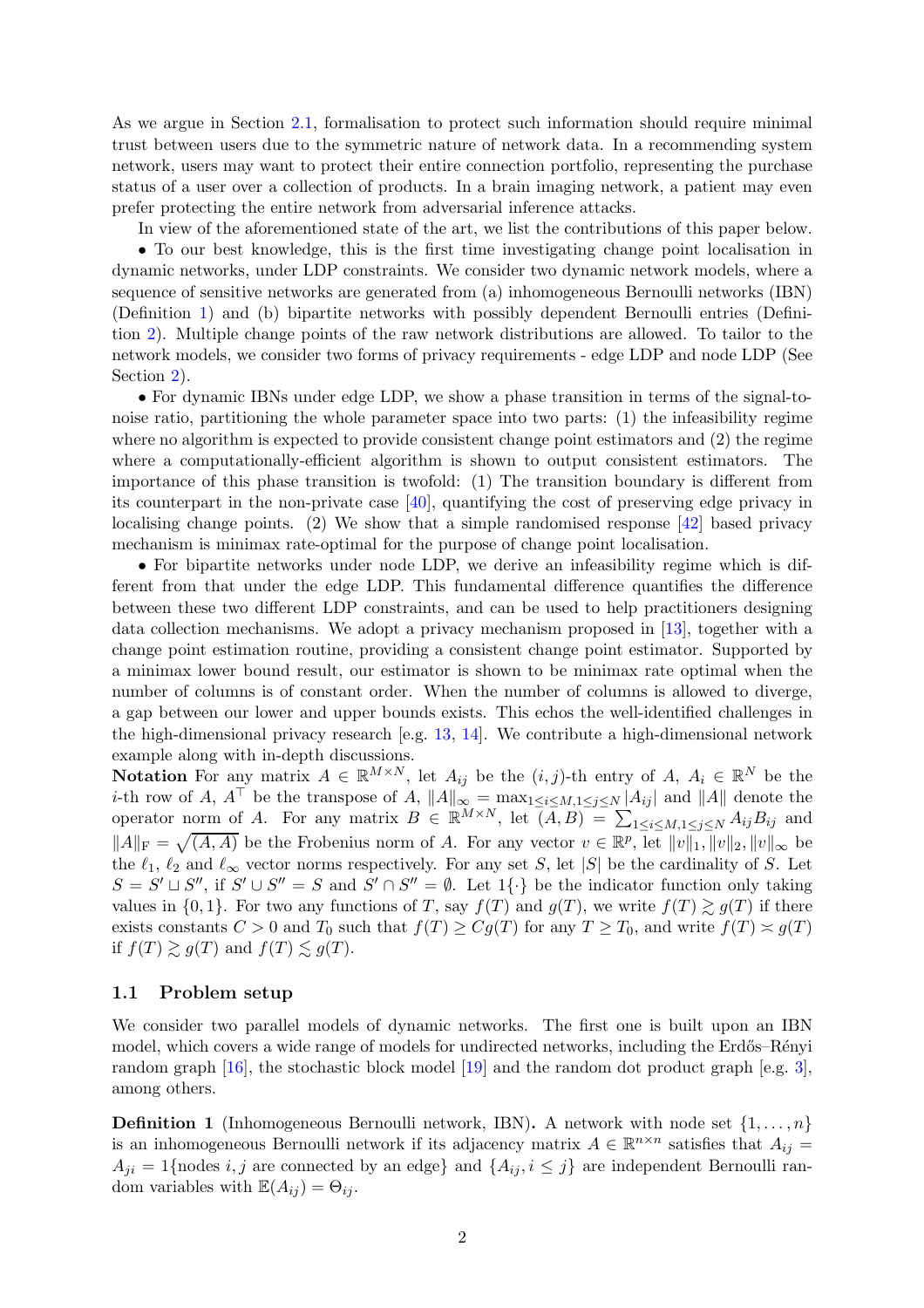The change points are defined formally in Assumption [1](#page-2-2) where the magnitude of the distributional change is measured by the normalised Frobenius norm. The choice of Frobenius norm captures both dense and sparse changes in the network structure, see [\[40](#page-12-5)].

<span id="page-2-2"></span>Assumption 1. Let  $\{A(t)\}_{t=1}^T \subset \{0,1\}^{n \times n}$  be an independent sequence of adjacency matrices *of IBNs defined in Definition [1,](#page-1-0) with*  $\mathbb{E}{A(t)} = \Theta(t)$ *. Assume that there exist*  $\{\eta_1, \dots, \eta_K\}$  $\{2,\ldots,T\}$ *, with*  $1 = \eta_0 < \eta_1 < \ldots < \eta_K \leq T < \eta_{K+1} = T + 1$ *, such that*  $\Theta(t) \neq \Theta(t-1)$ *, if and only if*  $t \in \{\eta_1, \ldots, \eta_K\}.$ 

Let  $\Delta = \min_{k=1}^{K+1} (\eta_k - \eta_{k-1})$  *be the minimal spacing and*  $\kappa_0 = \min_{k=1}^{K} ||\Theta(\eta_k) - \Theta(\eta_k - \eta_k)||$  $1)\|\mathbf{F}/(n\rho)$  be the minimal jump size, where  $\rho = \max_{t=1}^T \|\Theta(t)\|_{\infty}$  denotes the entry-wise sparsity.

The model described in Assumption [1](#page-2-2) and its change point localisation problem are thoroughly studied in  $[40]$ , where no privacy constraints are imposed. In the sequel,  $[40]$  will serve as a benchmark to help us demonstrate the cost of privacy.

<span id="page-2-0"></span>The second model considered is a bipartite IBN with possibly correlated entries within each row of the biadjacency matrix. See [\[2](#page-10-4)] for more discussions on bipartite networks.

**Definition 2** (Bipartite IBN). A network with node set  $\{1, \ldots, n_1 + n_2\} = V_1 \sqcup V_2$ ,  $|V_1| = n_1$ and  $|V_2| = n_2$ , is a bipartite IBN if its biadjacency matrix  $A \in \mathbb{R}^{n_1 \times n_2}$  satisfies the following. (1) For  $i \in V_1$  and  $j \in V_2$ ,  $A_{ij} = 1$ {nodes  $i, j$  are connected }. (2) For any  $i_1, i_2 \in V_1$ ,  $i_1 \neq i_2$ ,  ${A_{i_1,j}, j = 1, ..., n_2}$  and  ${A_{i_2,j}, j = 1, ..., n_2}$  are independent. (3) For any  $i \in V_1, j \in V_2$ ,  $A_{ij}$  is a Bernoulli random variable with  $\mathbb{E}(A_{ij}) = \Theta_{ij}$ .

Bipartite IBNs are often used in the recommending system, where each  $i \in V_1$  represents a user and each  $j \in V_2$  represents a product [e.g. [28,](#page-11-9) [21](#page-11-10)]. An important difference between Definitions [1](#page-1-0) and [2](#page-2-0) is that, in Definition [1](#page-1-0) all entries are assumed to be independent, while in Definition [2,](#page-2-0) entries within the same row are allowed to be arbitrarily dependent. Dependence in networks are common in practice, for example the control-flow graph considered in [\[45](#page-13-0)] where  $V_1$  corresponds to the set of users and each node in  $V_2$  corresponds to a component within some software application and the dependencies therein are due to the causality between nodes.

<span id="page-2-3"></span>Assumption 2. Let  $\{A(t)\}_{t=1}^T \subset \{0,1\}^{n_1 \times n_2}$  be an independent sequence of biadjacency ma*trices of bipartite IBNs defined in Definition* [2,](#page-2-0) with  $\mathbb{E}{A(t)} = \Theta(t)$ . Assume that there exist  ${\eta_1, \ldots, \eta_K} \subset {2, \ldots, T}$ *, with*  $1 = \eta_0 < \eta_1 < \ldots < \eta_K \le T < \eta_{K+1} = T + 1$ *, such that*  $\Theta(t) \neq \Theta(t-1)$ *, if and only if*  $t \in \{\eta_1, \ldots, \eta_K\}$ *.* 

Let  $\Delta = \min_{k=1}^{K+1} (\eta_k - \eta_{k-1})$  *be the minimal spacing and*  $\kappa_0 = \min_{k=1}^{K} ||\Theta(\eta_k) - \Theta(\eta_k - \eta_k)||$  $1)\|\mathbf{F}/(\sqrt{n_1n_2}\rho)$  *be the minimal jump size, where*  $\rho = \max_{t=1}^T \|\Theta(t)\|_{\infty}$  *denotes the entry-wise sparsity.*

For both models, under privacy constraints to be discussed in Section [2,](#page-2-1) our goal is to construct consistent estimators  $\{\widehat{\eta}_k\}_{k=1}^{\widehat{K}}$  of  $\{\eta_k\}_{k=1}^K$ . To be specific,  $\{\widehat{\eta}_k\}_{k=1}^{\widehat{K}}$  is said to be consistent if  $\Delta^{-1} \max_{k=1}^K |\hat{\eta}_k - \eta_k| \to 0$  and  $\hat{K} = K$  holds with probability tending to 1, as the sample size T grows unbounded.

Lastly, we note that in statistical network analysis, when allowing for entry-wise sparsity, it is usually assumed that  $\rho \geq \log(n)/n$  [e.g. [40](#page-12-5)] to ensure there are sufficiently many observed edges. However, We do not impose lower bounds on  $\rho$  in Assumption [1](#page-2-2) or [2,](#page-2-3) since to preserve privacy, the expectations of privatised network entries are inflated by a factor of the privacy level  $\alpha \in (0,1)$ . Let  $\rho'$  be the sparsity parameter of the privatised networks. Such inflation automatically ensures that  $\rho' \ge \log(n)/n$ , for any  $\rho \in [0,1]$  and  $n > 1$  (See the proof of Theorem [3\)](#page-7-0).

# <span id="page-2-1"></span>2 Network local differential privacy

To formalise different network LDP notions, we first recall a general definition of LDP. A private mechanism is a conditional distribution, which conditional on raw data, outputs privatised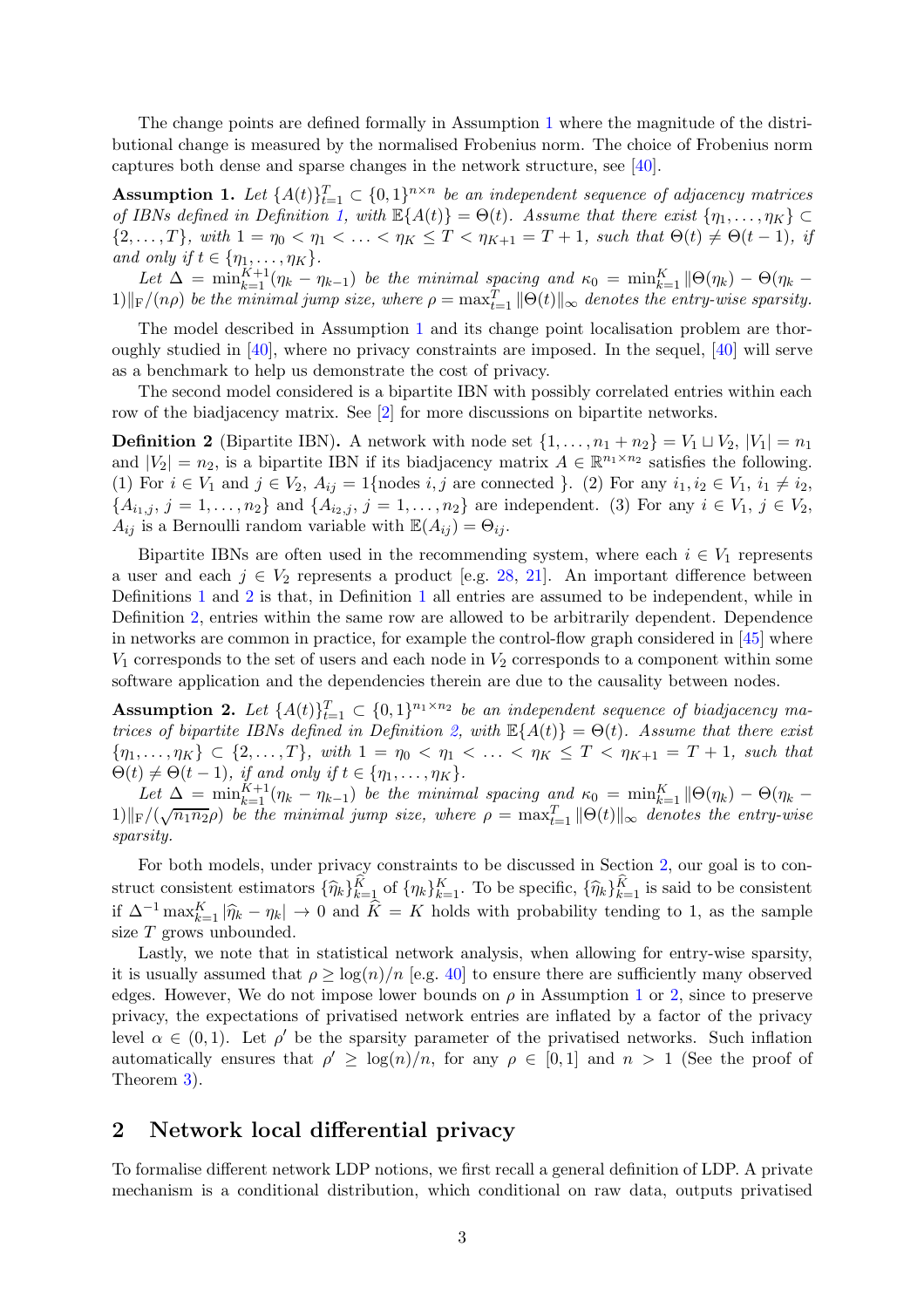data. For a pre-specified privacy level  $\alpha \geq 0$ , a random object  $Z_i$  taking values in  $\mathcal Z$  is a non-interactive<sup>[1](#page-3-1)</sup>  $\alpha$ -LDP version of raw data  $X_i$ , if for any raw data x and x', any measurable set  $A \subset \mathcal{Z}$ , it holds that

<span id="page-3-2"></span>
$$
Q_i(Z_i \in A | X_i = x) / Q_i(Z_i \in A | X_i = x') \le e^{\alpha}.
$$
\n<sup>(1)</sup>

A privacy mechanism is  $\alpha$ -LDP if all output  $Z_i$ 's are  $\alpha$ -LDP. We focus on the regime  $\alpha \in (0,1)$ , where the effect of privacy is the strongest and is often the regime of primary interest [e.g. [12,](#page-11-11) [13](#page-11-3), [5,](#page-10-5) [36](#page-12-9)].

In view of  $(1)$ , the LDP constraint ensures that each individual i only has access to their own raw data. To be specific, the privatised  $Z_i$  only depends on the raw data  $X_i$ . As for network data, to impose LDP, it is crucial to formalise what a unit of information includes and who are the owners of each unit of information. In the rest of this section, we consider two cases arising from different application backgrounds.

### <span id="page-3-0"></span>2.1 Edge local differential privacy in inhomogeneous Bernoulli networks

In epidemiological studies on sexually transmitted diseases, network data are formed by edges linking sexual partners [e.g. [35\]](#page-12-10). A natural choice of information unit is the existence of sexual relationship among subjects. Due to the sensitivity of such data, one may wish to consider all parties involved to be the owners of a potential link. Inspired by such applications, we formalise the edge LDP in Definition [3.](#page-3-3)

<span id="page-3-3"></span>**Definition 3** (Edge  $\alpha$ -LDP). We say that the privacy mechanism  $Q = \{Q_{ij}^{(t)}, 1 \le i \le j \le n\}$  $n, 1 \le t \le T$ } is edge  $\alpha$ -LDP, if for any integer  $1 \le t \le T$ , any integer pair  $1 \le i \le j \le n$ , any measurable set  $A \subset \mathcal{Z}$  and any  $x, x' \in \{0, 1\}$ , it holds that

<span id="page-3-4"></span>
$$
Q_{ij}^{(t)}(Z_{ij}(t) \in A | X_{ij}(t) = x) / Q_{ij}^{(t)}(Z_{ij}(t) \in A | X_{ij}(t) = x') \le e^{\alpha}.
$$
 (2)

Definition [3](#page-3-3) is seemingly stricter than some existing edge LDP notions [e.g.  $34$ ,  $43$ ], where, instead of [\(2\)](#page-3-4), it is required that for any  $i \in \{1, ..., n\}$  and any  $x, x' \in \mathbb{R}^n$  with  $||x - x'||_1 = 1$ ,

<span id="page-3-5"></span>
$$
Q_i^{(t)}(Z_i(t) \in A | X_i(t) = x) / Q_i^{(t)}(Z_i(t) \in A | X_i(t) = x') \le e^{\alpha}.
$$
\n(3)

It is clear that applying any mechanisms that satisfy [\(2\)](#page-3-4) to each entry of  $X_i(t)$  guarantees [\(3\)](#page-3-5). While appropriate for some settings, the edge LDP defined in [\(3\)](#page-3-5) possesses some caveats [\[20](#page-11-12)], listed below.

• The same piece of information is recorded in the adjacency matrix twice, i.e.  $X_{ij}(t) =$  $X_{ii}(t)$ , and these two records are treated as being potentially different. The same quantity is thus randomised twice, leading to some inefficiency.

• As a more damning issue, mechanisms satisfying [\(3\)](#page-3-5) may require trust between nodes. If a node does not follow the protocol correctly, or their data are intercepted, they may reveal information on other nodes in the network. This is not the case with LDP mechanisms in other settings, where the privacy of an individual is guaranteed regardless of the behaviour of other individuals.

Our definition [\(2\)](#page-3-4) does not suffer either of these drawbacks since we only privatise the upper triangular part of the adjacency matrix, and to privatise each edge between two nodes, [\(2\)](#page-3-4) implicitly requires that both parties to agree on their status and the privatised result so that the trust issue can be prevented.

<span id="page-3-1"></span><sup>&</sup>lt;sup>1</sup>In this paper, we only consider non-interactive privacy mechanisms throughout and will call it privacy mechanism when there is no concern of ambiguity. For more general interactive privacy mechanisms, see [\[13\]](#page-11-3).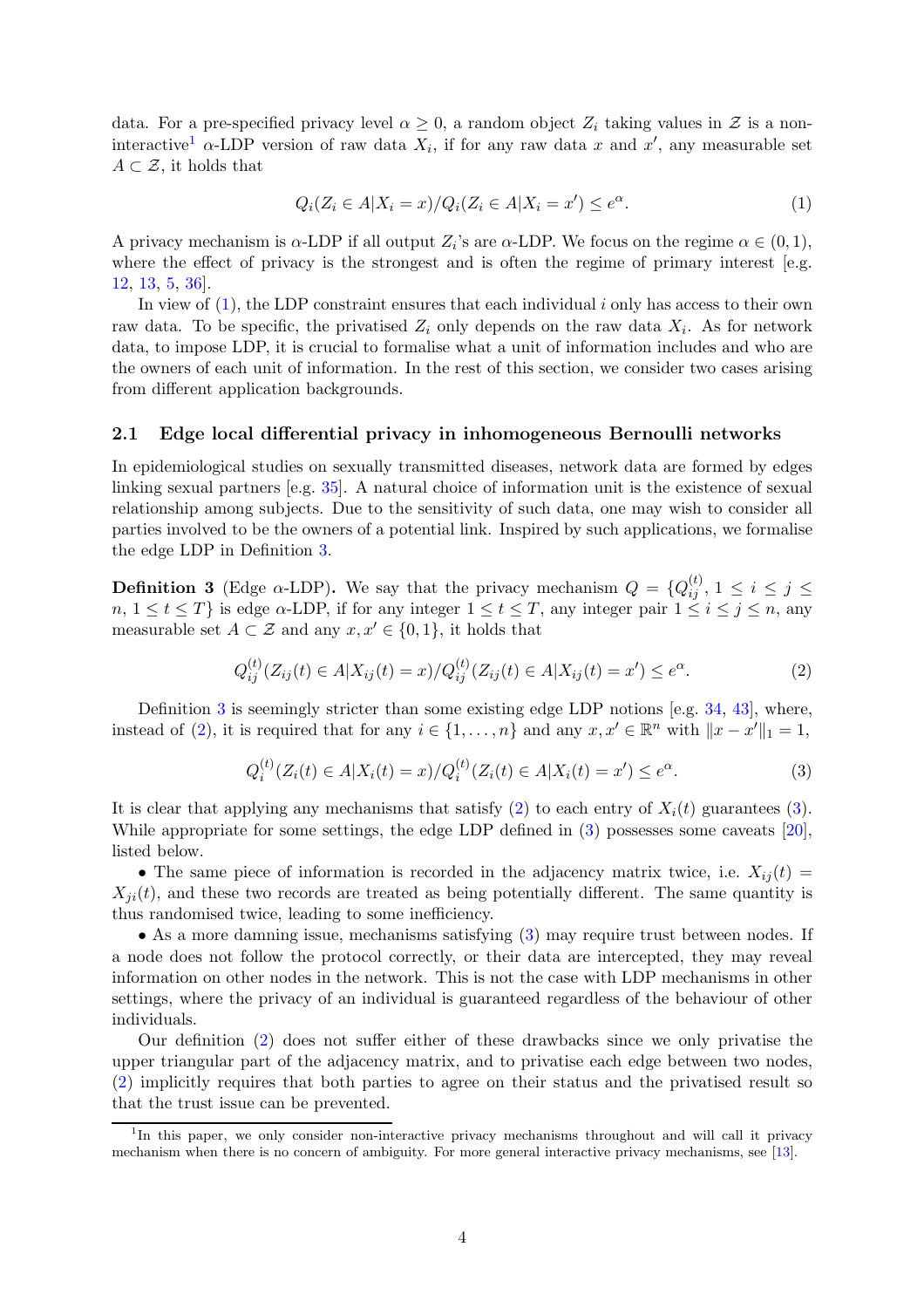## 2.2 Node local differential privacy in bipartite inhomogeneous Bernoulli networks

In a Netflix data set, one may model the viewing history by a dynamic bipartite IBN, where each row represents a user, each column represents a movie and each snapshot of network gathers the viewing information within a short time frame. It is reasonable to consider an information unit to be the viewing history of a user within a time frame, which is a row in a biadjacency matrix. Inspired by such applications, we formalise the bipartite node LDP in Definition [4.](#page-4-0)

<span id="page-4-0"></span>**Definition 4** (Bipartite node  $\alpha$ -LDP). We say that the privacy mechanism  $Q = \{Q_i^{(t)}\}$  $i^{(i)}$ ,  $1 \leq i \leq$  $n_1, 1 \le t \le T$  is bipartite node  $\alpha$ -LDP, if for any integer  $1 \le t \le T$ , any integer  $1 \le i \le n_1$ , any measurable set  $A \subset \mathcal{Z}$  and any  $x, x' \in \{0, 1\}^{n_2}$ , it holds that

<span id="page-4-1"></span>
$$
Q_i^{(t)}(Z_i(t) \in A | X_i(t) = x) / Q_i^{(t)}(Z_i(t) \in A | X_i(t) = x') \le e^{\alpha}.
$$
\n(4)

Different notions of node LDP have been studied in the literature. Our definition [\(4\)](#page-4-1) is consistent with [e.g. [34,](#page-12-3) [43](#page-12-2)] while some adopt the definition inherited from central DP allowing the neighbouring networks to have different dimension by either inclusion and deletion of one node  $[24, 11]$  $[24, 11]$  $[24, 11]$ . Several works consider the same constraint as  $(4)$  under the name user-level LDP [e.g. [25,](#page-11-13) [46](#page-13-1)] for different learning tasks.

One appealing feature of bipartite graphs when considering node LDP is that the neighbouring data sets  $x, x'$  can be protected independently for each node in  $V_1$ , whereas in a general graph, node LDP should account for the intrinsic symmetry of the adjacency matrix when defining neighbouring data sets [\[20](#page-11-12)]. Comparing the two LDP definitions we considered in this section, we see that in Definition [3](#page-3-3) level  $\alpha$  privacy is imposed to protect one edge, and in Defi-nition [4](#page-4-0) level  $\alpha$  privacy is imposed to protect  $n_2$  edges. For the same privacy parameter  $\alpha$ , node privacy is a much more stringent constraint than edge privacy [e.g. [34](#page-12-3), [43,](#page-12-2) [20](#page-11-12)].

## <span id="page-4-4"></span>3 Fundamental limits in consistent change point localisation

Recall that our task is to understand how the underlying distributions of dynamic networks change, especially to provide consistent change point estimators defined in Section [1.1,](#page-1-1) under certain form of LDP constraints. Without the concern of privacy, dynamic IBN change point localisation is investigated in [\[40](#page-12-5)], where a scaling (namely the signal-to-noise ratio) is proposed to partition the whole parameter space into two regimes: a low signal-to-noise ratio regime (infeasibility regime) where no consistent estimator is guaranteed in a minimax sense, and a high signal-to-noise ratio regime where computationally-efficient algorithms are shown to produce consistent estimators. Recall the model parameters  $\kappa_0$  the minimal jump size,  $\rho$  the entry-wise sparsity of networks, n the network size and  $\Delta$  the minimal spacing. Without the presence of privacy constraints, the infeasibility regime [\[40](#page-12-5)] is

<span id="page-4-3"></span>
$$
\kappa_0^2 \rho n \Delta \lesssim 1,\tag{5}
$$

which will serve as the benchmark for us to quantify the cost of privacy.

The first model we study is a dynamic IBN model (Definition [1](#page-1-0) and Assumption [1\)](#page-2-2), which is identical to the one studied in  $[40]$ . Lemma [1](#page-4-2) demonstrates an infeasibility regime of localising change points in such a model under the edge  $\alpha$ -LDP defined in Definition [3.](#page-3-3)

<span id="page-4-2"></span>**Lemma 1** (Edge  $\alpha$ -LDP). Let  $\{A(t)\}_{t=1}^T \subset \{0,1\}^{n \times n}$  be a sequence of adjacency matrices  $satisfying Assumption 1 with  $K = 1$  and let  $P_{\kappa_0,\Delta,n,\rho}^T$  denote their joint distribution. Consider$  $satisfying Assumption 1 with  $K = 1$  and let  $P_{\kappa_0,\Delta,n,\rho}^T$  denote their joint distribution. Consider$  $satisfying Assumption 1 with  $K = 1$  and let  $P_{\kappa_0,\Delta,n,\rho}^T$  denote their joint distribution. Consider$ *the class of distributions*

$$
\mathcal{P} = \{P_{\kappa,\Delta,n,\rho}^T : \kappa_0^2 \le \min\{[68n\rho^2\Delta(e^{\alpha}-1)^2]^{-1}, 1/4\}, \Delta \le T/3\}.
$$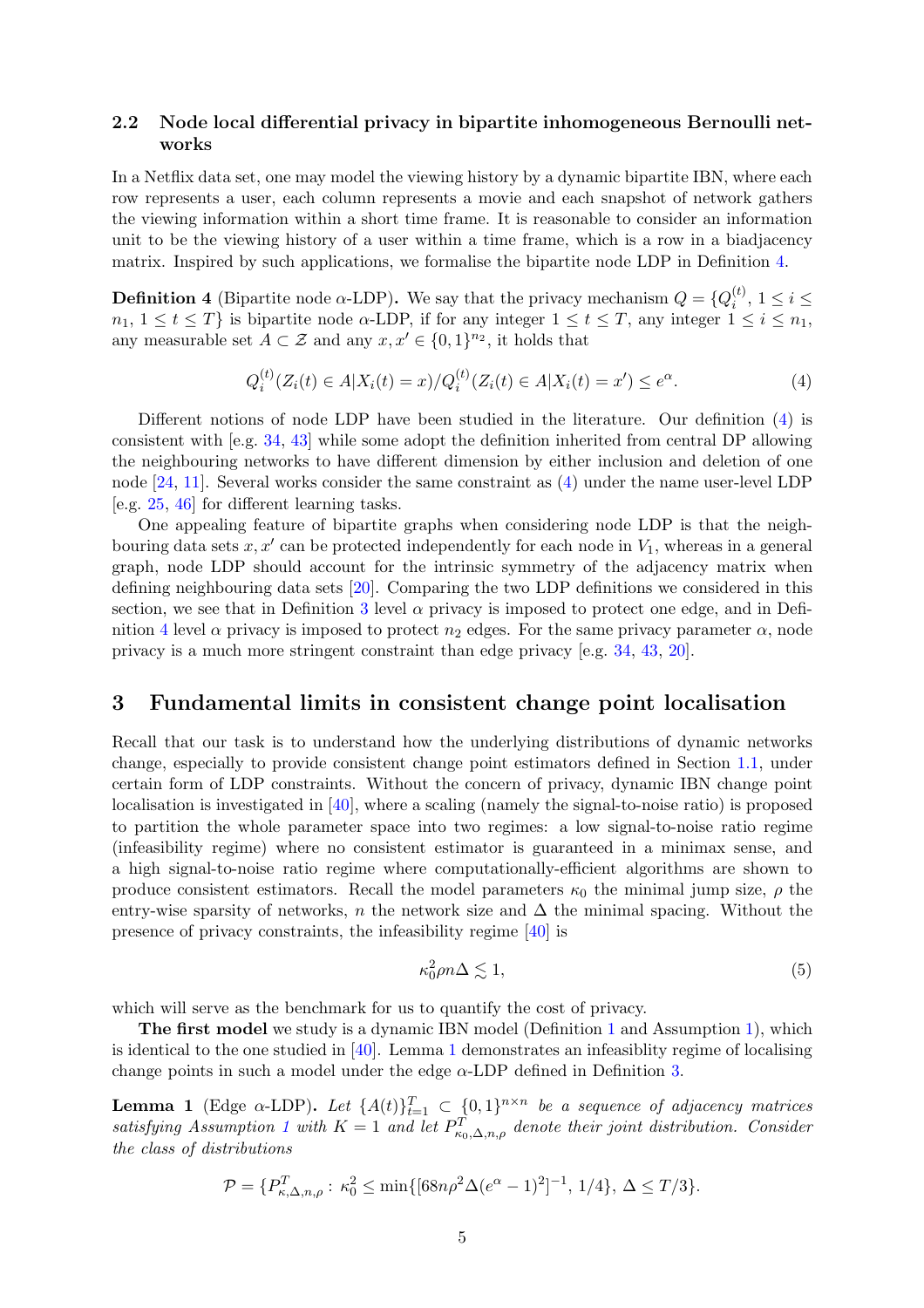Let  $\mathcal{Q}_{\alpha}^{\text{edge}}$  denote the set of all non-interactive privacy mechanisms that satisfy the edge  $\alpha$ -LDP *constraint in Definition* [3,](#page-3-3) for  $\alpha \in (0, \min\{1, (2\rho)^{-1}\})$ *. We have that* 

$$
\inf_{Q \in \mathcal{Q}_{\alpha}^{\text{edge}}} \inf_{\hat{\eta}} \sup_{P \in \mathcal{P}} \mathbb{E}_{P,Q} |\hat{\eta} - \eta(P)| \ge \Delta/12,
$$

*where*  $n(P)$  *denotes the change point location specified by distribution* P, the first infimum is *taken over all possible non-interactive privacy mechanisms, the second infimum is taken over all measurable functions of the privatised data and the supremum is taken over all raw data's distributions in the class* P*.*

Lemma [1](#page-4-2) studies an LDP minimax lower bound in the framework put forward by [\[13\]](#page-11-3). It shows that for dynamic IBNs under edge  $\alpha$ -LDP, provided  $\kappa_0^2 \rho^2 n \Delta (e^{\alpha} - 1)^2 \approx \kappa_0^2 \rho^2 n \Delta \alpha^2 \lesssim 1$ , the localisation error  $\Delta^{-1}|\hat{\eta} - \eta(P)| \ge 1/12$ . This leads to the infeasiblity regime

<span id="page-5-0"></span>
$$
\kappa_0^2 \rho^2 n \Delta \alpha^2 \lesssim 1. \tag{6}
$$

Comparing  $(5)$  and  $(6)$ , any distribution in the regime  $(5)$  also falls in the regime  $(6)$ , implying that imposing edge  $\alpha$ -LDP enlarges the infeasibility regime and makes the localisation task harder. To be specific, the cost of preserving edge LDP comes from two fronts.

• The effective sample size is decreased from  $\Delta$  to  $\Delta \alpha^2$ . LDP's impact on the effective sample size is commonly observed in the literature over a wide range of problems [e.g. [13](#page-11-3), [7](#page-10-7), [5](#page-10-5), [26](#page-11-14)].

• A more interesting and problem-specific cost of LDP is reflected by the role of the sparsity parameter  $\rho$ , which power is raised to  $\rho^2$  in [\(6\)](#page-5-0) from  $\rho$  in [\(5\)](#page-4-3). Despite that networks have been studied under LDP constraints, such result is the first time seen. Similar effects have been observed in different problems under LDP constraint, including the impacts on dimensionality [e.g. [5](#page-10-5)] and smoothness levels [e.g. [26](#page-11-14)]. It is interesting to see that in a high-dimensional sparse network problem, this problem-specific cost of LDP appears on the sparsity parameter.

The second model we consider is a dynamic bipartite IBN model (Definition [2](#page-2-0) and As-sumption [2\)](#page-2-3), the change point analysis of which is not seen in the literature, even without privacy concerns. In addition to the rows and columns of bipartite IBNs denoting different entities, which is different from well-studied network models, we also allow potentially arbitrary within-row dependence. Lemma [2](#page-5-1) establishes an infeasiblity regime of localising change points in such a model under the bipartite node  $\alpha$ -LDP defined in Definition [4.](#page-4-0)

<span id="page-5-1"></span>**Lemma 2** (Bipartite node  $\alpha$ -LDP). Let  $\{A(t)\}_{t=1}^T \subset \{0,1\}^{n_1 \times n_2}$  be a sequence of biadjacency *matrices satisfying Assumption*  $2$  *with*  $K = 1$  *and let*  $P_{\kappa_0,\Delta,n_1,n_2,\rho}^T$  *denote their joint distribution. Consider the class of distributions*

$$
\mathcal{P} = \{P_{\kappa_0,\Delta,n_1,n_2,\rho}^T : \kappa_0^2 \le \min\{[20n_1^{1/2}\rho^2\Delta(e^{\alpha}-1)^2]^{-1}, 1/4\}, \Delta \le T/3\}.
$$

Let  $\mathcal{Q}_{\alpha}^{\text{node}}$  denote the set of all non-interactive privacy mechanisms that satisfy the bipartite node  $\alpha$ -LDP constraint in Definition [4,](#page-4-0) for  $\alpha \in (0, \min\{1, (4\rho)^{-1}\})$ . We have that

$$
\inf_{Q \in \mathcal{Q}_{\alpha}^{\text{node}}} \inf_{\hat{\eta}} \sup_{P \in \mathcal{P}} \mathbb{E}_{P,Q} |\hat{\eta} - \eta(P)| \ge \Delta/12,
$$

*where*  $\eta(P)$  *denotes the change point location specified by distribution*  $P$ *.* 

In an LDP minimax framework, Lemma [2](#page-5-1) shows that provided  $\kappa_0^2 \rho^2 n_1^{1/2} \Delta \alpha^2 \lesssim 1$ , the localisation error  $\Delta^{-1}|\hat{\eta} - \eta(P)| \ge 1/12$ . This leads to the infeasibility regime

<span id="page-5-2"></span>
$$
\kappa_0^2 \rho^2 n_1^{1/2} \Delta \alpha^2 \lesssim 1. \tag{7}
$$

To compare [\(6\)](#page-5-0) and [\(7\)](#page-5-2), we first let  $n_1 = n_2 = n$  $n_1 = n_2 = n$  $n_1 = n_2 = n$  in Lemma 2 for convenience. The infeasibility regime under the node LDP reads as  $\kappa_0^2 \rho^2 n^{1/2} \Delta \alpha^2 \lesssim 1$ , which compared to [\(6\)](#page-5-0)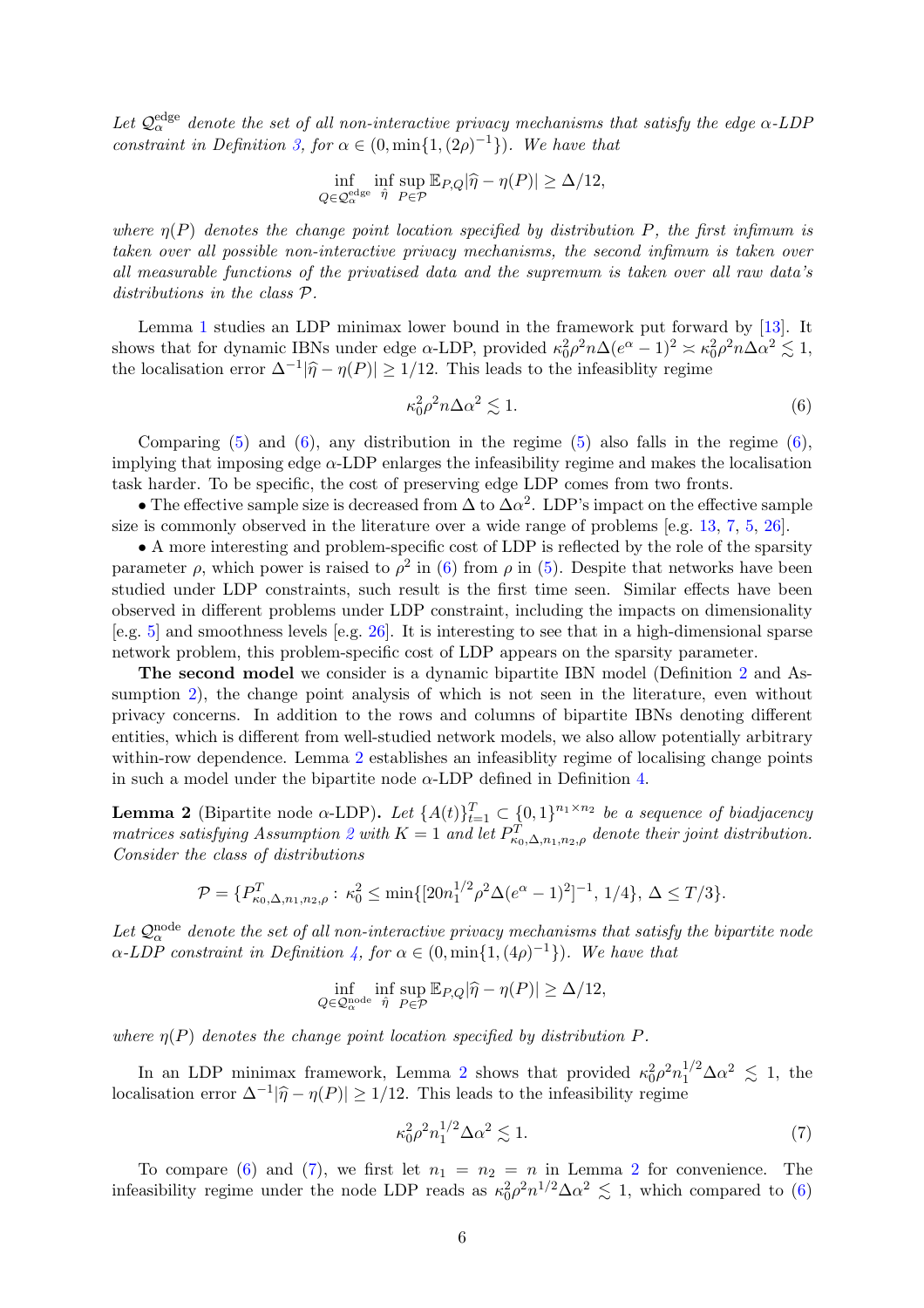implies that the cost of node LDP is higher than the edge LDP. To further understand the difference between node LDP and edge LDP, we let  $n = \sqrt{n_1 n_2}$  in Lemma [1.](#page-4-2) The infeasibility regime under the edge LDP reads as  $\kappa_0^2 \rho^2 (n_1 n_2)^{1/2} \Delta \alpha^2 \lesssim 1$ , which compared to [\(7\)](#page-5-2) highlights the difference of  $n_2^{1/2}$  $2^{1/2}$ , an extra cost of dimensionality. The extra cost captures the difference between privatising vectors with possibly correlated entries under node LDP and privatising discrete values under edge LDP.

Lastly, we note that both proofs of Lemma [1](#page-4-2) and Lemma [2](#page-5-1) follow the convex Le Cam method [e.g. [44\]](#page-13-2) where the key step is bounding the chi square distance between a privatised product distribution and mixture of privatised product distributions. For the node LDP case, the hard distributions exploit the dependence within rows of the biadjancency matrices.

## <span id="page-6-1"></span>4 Consistent private network change point algorithms

We have established infeasibility regimes of change point localisation tasks under different network LDP constraints in Section [3](#page-4-4) and have understood how the privacy preservation makes the tasks fundamentally harder. In this section, we provide polynomial-time private algorithms to obtain consistent change point estimators outside of the infeasibility regimes. A private algorithm has two key ingredients: (1) a privacy mechanism and (2) an algorithm with privatised data as inputs. For the two models we consider in this paper, we adopt the same change point localisation algorithm, while using different privacy mechanisms.

The change point localisation algorithm we consider is the network binary segmentation (NBS) algorithm proposed and studied in [\[40](#page-12-5)]. It is shown that NBS provides consistent change point estimators without privacy concerns, under minimax optimal conditions. For completeness, we include NBS in Algorithm [1](#page-6-0) and introduce the CUSUM statistic below. For any form of data  $\{X_i\}_{i=1}^T$  and any integer triplet  $0 \le s < t < e \le T$ , the CUSUM statistic is defined as

$$
\widetilde{X}^{(s,e)}(t) = \sqrt{\frac{e-t}{(e-s)(t-s)}} \sum_{i=s+1}^{t} X_i - \sqrt{\frac{t-s}{(e-s)(e-t)}} \sum_{i=t+1}^{e} X_i.
$$

<span id="page-6-0"></span>**Algorithm 1** Network Binary Segmentation.  $NBS((s, e), \{(\alpha_m, \beta_m)\}_{m=1}^M, \tau)$ **INPUT:**  $\{U(t)\}_{t=1}^T$ ,  $\{V(t)\}_{t=1}^T \subset \mathbb{R}^{n_1 \times n_2}$ ,  $\{(\alpha_m, \beta_m)\}_{m=1}^M \subset [0, T]$ ,  $\tau_1 > 0$ for  $m = 1, \ldots, M$  do  $[s'_m, e'_m] \leftarrow [s, e] \cap [\alpha_m, \beta_m], (s_m, e_m) \leftarrow [s'_m + 64^{-1}(e'_m - s'_m), e'_m - 64^{-1}(e'_m - s'_m)]$ if  $e_m - s_m ≥ 1$  then  $b_m \leftarrow \argmax_{t=s_m+1,\dots,e_m-1} (\tilde{U}^{(s_m,e_m)}(t),\tilde{V}^{(s_m,e_m)}(t))$  $a_m \leftarrow (\widetilde{U}^{(s_m, e_m)}(b_m), \widetilde{V}^{(s_m, e_m)}(b_m))$ else  $a_m \leftarrow -1$ end if end for  $m^* \leftarrow \arg \max_{m=1,...,M} a_m$ if  $a_{m^*} > \tau$  then add  $b_{m^*}$  to the set of estimated change points  $NBS((s, b_{m*}), \{(\alpha_m, \beta_m)\}_{m=1}^M, \tau)$  $NBS((b_{m*}+1, e), \{(\alpha_m, \beta_m)\}_{m=1}^M, \tau)$ end if OUTPUT: The set of estimated change points.

As pointed out in [\[40](#page-12-5)], two sequences of independent networks are required as inputs of Algorithm [1](#page-6-0) in order to estimate the Frobenius norm of an IBN. In practice, one can split the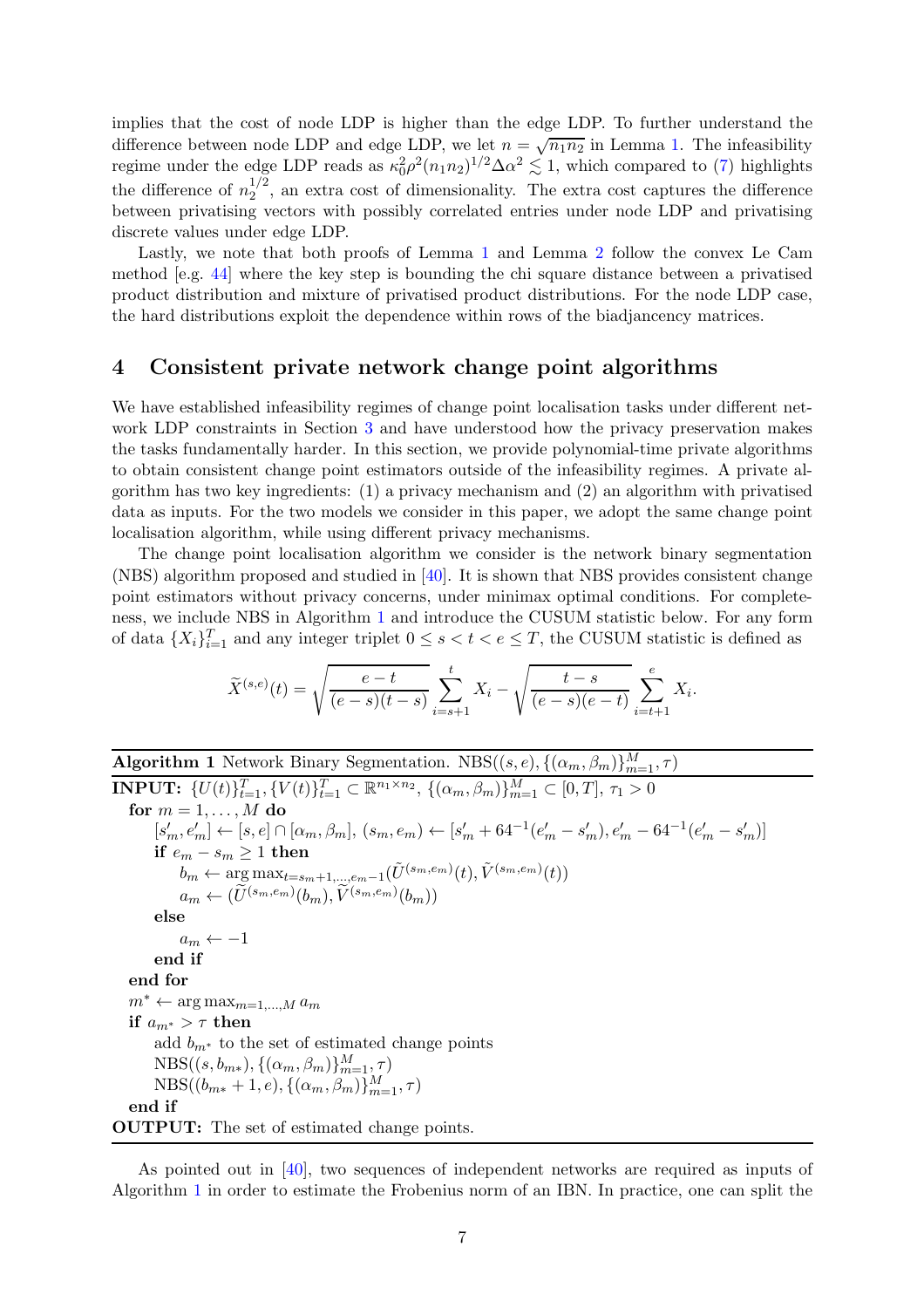data to even and odd indices to obtain two sequences of networks.

## 4.1 Edge  $\alpha$ -LDP

To privatise a dynamic IBN (Definition [1\)](#page-1-0) under the edge  $\alpha$ -LDP, we apply the randomised response mechanism [\[42\]](#page-12-8) independently to every edge. The privacy guarantee follows by virtue of the the randomised response mechanism [\[15\]](#page-11-15). To be specific, given data  $\{A(t)\}_{t=1}^T \subset \{0,1\}^{n \times n}$ , let  $\{U_{t,i,j}\}\leq i\leq j\leq n\}_{t=1}^T$  be independent Unif [0, 1] random variables that are independent of  $\{A(t)\}_{t=1}^T$ . For any  $t \in \{1, \ldots, T\}$  and any integer pair  $1 \leq i \leq j \leq n$ , let the privatised data be  $\{A'(t)\}_{t=1}^T \subset \{0,1\}^{n \times n}$  with

<span id="page-7-1"></span>
$$
A'_{ij}(t) = A'_{ji}(t) = \begin{cases} A_{ij}(t), & U_{t,i,j \le e^{\alpha}/(1+e^{\alpha}), \\ 1 - A_{ij}(t), & \text{otherwise.} \end{cases}
$$
(8)

Note that due to the symmetry of the networks, each edge is only privatised once. Despite that we are dealing with a high-dimensional, sparse dynamic IBN model, with potentially multiple change points, Theorem [3](#page-7-0) below shows that this, arguably simplest privacy mechanism not only provides consistent change point estimators, but also is optimal in terms of the signal-to-noise ratio condition required.

<span id="page-7-0"></span>**Theorem 3.** Let  $\{A(t)\}_{t=1}^T$  and  $\{B(t)\}_{t=1}^T$  be two independent sequences of adjacency matrices *satisfying Assumption [1.](#page-2-2) For an arbitrarily small*  $\xi > 0$  *and an absolute constant*  $c_0 > 0$ *, assume that*

<span id="page-7-2"></span>
$$
\kappa_0^2 \rho^2 n \Delta \alpha^2 \ge c_0 \log^{2+\xi}(T). \tag{9}
$$

Let  $\{\widehat{\eta}_k\}_{k=1}^{\widehat{K}}$  *be the output of the NBS algorithm, with inputs:* 

 $\bullet$   $\{A'(t)\}_{t=1}^T$  and  $\{B'(t)\}_{t=1}^T$ , privatised version of  $\{A(t)\}_{t=1}^T$  and  $\{B(t)\}_{t=1}^T$  obtained through [\(8\)](#page-7-1);  $\bullet$   $\{(\alpha_m, \beta_m)\}_{m=1}^M$ , random intervals whose end points are drawn independently and uniformly *from*  $\{1,\ldots,T\}$  *such that*  $\max_{m=1}^M (\beta_m - \alpha_m) \leq C_R \Delta$ , *for some constant*  $C_R > 3/2$ ; and  $\bullet$ *tuning parameter*  $\tau$  *satisfying*  $c_1 n \log^{3/2}(T) < \tau < c_2 \kappa_0^2 n^2 \rho^2 \Delta \alpha^2$ , where  $c_1, c_2 > 0$  are absolute *constants.*

*It holds with probability at least*  $1 - \exp{\log(T/\Delta) - c_3 M \Delta/T} - c_4 T^{-c_5}$  that

$$
\widehat{K} = K \quad \text{and} \quad \max_{k=1}^{K} |\widehat{\eta}_k - \eta_k| \le c_6 \log(T) \{ \sqrt{\Delta}/(\kappa_0 n \rho \alpha) + \sqrt{\log(T)}/(\kappa_0^2 \rho^2 n \alpha^2) \},
$$

*where*  $c_3, c_4, c_5, c_6 > 0$  *are absolute constants.* 

Theorem [3](#page-7-0) shows that, provided  $M \gtrsim T\Delta^{-1}\log(T/\Delta)$ , it holds with probability tending to one,

<span id="page-7-3"></span>
$$
\Delta^{-1} \max_{k=1}^{K} |\widehat{\eta}_k - \eta_k| \lesssim \Delta^{-1} \log(T) \{ \sqrt{\Delta}/(\kappa_0 n \rho \alpha) + \sqrt{\log(T)}/(\kappa_0^2 \rho^2 n \alpha^2) \} \to 0,
$$
 (10)

where the second inequality is due to  $(9)$ . Recalling the consistency definition in Section [1.1,](#page-1-1) [\(10\)](#page-7-3) implies the consistency of NBS with randomised response privacy mechanism under edge α-LDP.

In view of the condition  $(9)$  and the edge LDP infeasibility regime  $(6)$ , up to a logarithmic factor, we unveil a phase transition with boundary  $\kappa_0^2 \rho^2 n \Delta \alpha^2 \approx 1$  and show that the randomised response mechanism is optimal in the minimax sense. This is conceptually interesting since, as pointed out in [\[34](#page-12-3)], the privatised network obtained by [\(8\)](#page-7-1) leads to a dense graph even though the original graph may be sparse and therefore does not represent the original graph well. However, our result shows that this is the best one can do for change point localisation, at least among non-interactive mechanisms.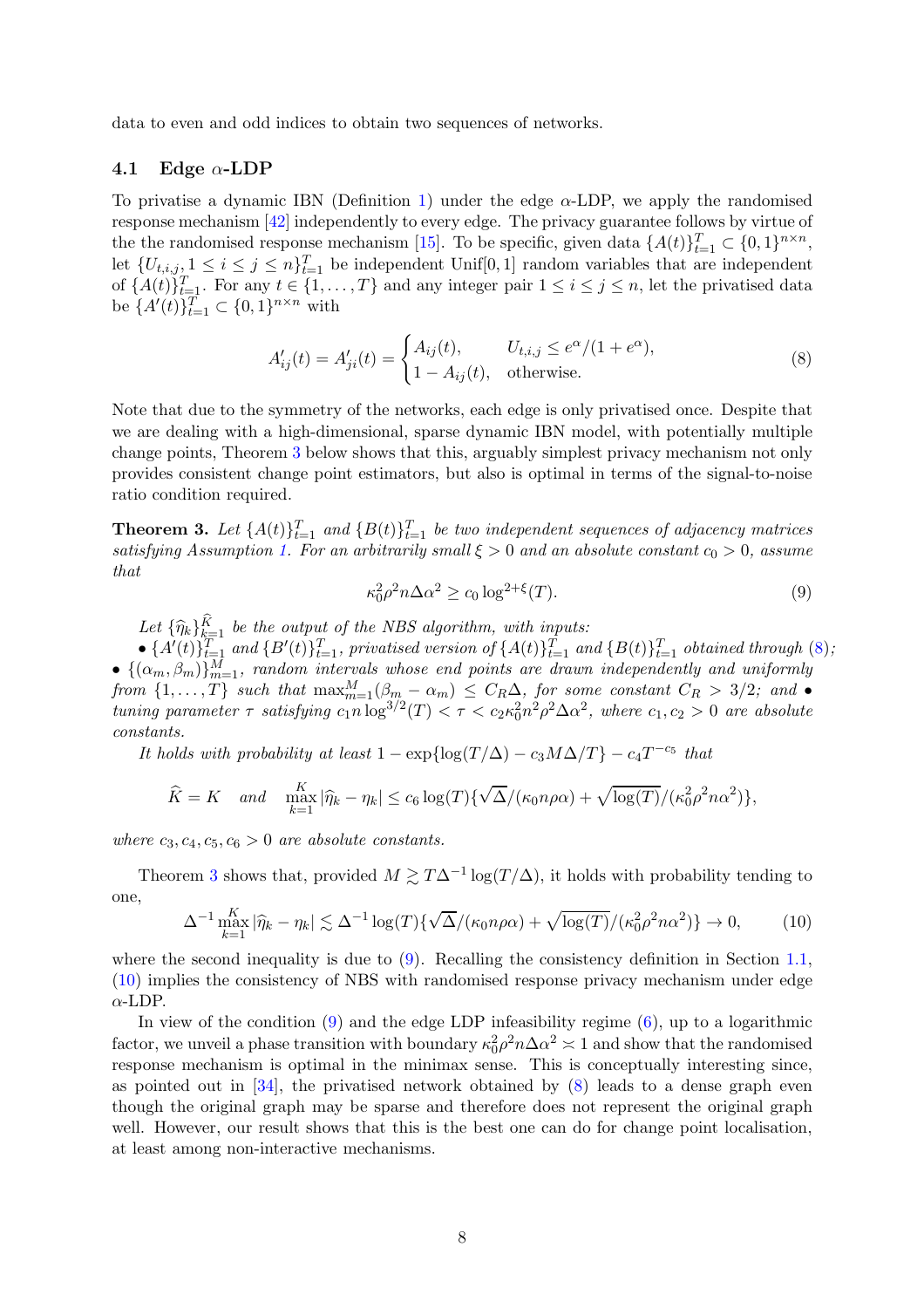#### 4.2 Bipartite node  $\alpha$ -LDP

To privatise a dynamic bipartite IBN (Definition [2\)](#page-2-0) under the bipartite node  $\alpha$ -LDP, we apply the privacy mechanism developed in Duchi et al. [\[12](#page-11-11), [13](#page-11-3)] for privatising vectors with bounded  $\ell_{\infty}$  norm to each row of the biadjacency matrices. This privacy mechanism has been used in the analysis of mean estimation [e.g. [13](#page-11-3)], nonparametric density estimation [e.g. [13,](#page-11-3) [26\]](#page-11-14) and exact support recovery [e.g. [8\]](#page-10-8) problems under LDP.

Given data  $\{A(t)\}_{t=1}^T \subset \{0,1\}^{n_1 \times n_2}$ , let  $\{U_{t,i}\}_{t=1,i=1}^{T,n_1}$  be independent Unif $[0,1]$  random variables that are independent of  $\{A(t)\}_{t=1}^T$  and let  $\{\tilde{A}_{ij}(t)\}_{t=1,i=1,j=1}^{T,n_1,n_2}$  be random variables satisfying

$$
\mathbb{P}\{\tilde{A}_{ij}(t) = 1 | A_{ij}(t)\} = 1 - \mathbb{P}\{\tilde{A}_{ij}(t) = -1 | A_{ij}(t)\} = \{1 + A_{ij}(t)\}/2.
$$

Let

$$
B = C_{n_2}(e^{\alpha} + 1)/(e^{\alpha} - 1) \quad \text{with} \quad C_{n_2}^{-1} = \begin{cases} \frac{1}{2^{n_2 - 1}} {n_2 - 1 \choose (n_2 - 1)/2}, & n_2 \mod 2 \equiv 1, \\ \frac{1}{2^{n_2 - 1} + \frac{1}{2} {n_2 \choose n_2/2}} {n_2 - 1 \choose n_2/2}, & n_2 \mod 2 \equiv 0. \end{cases}
$$

The privatised data  $\{A'(t)\}_{t=1}^T \subset \{0,1\}^{n_1 \times n_2}$  are obtained by sampling

<span id="page-8-1"></span>
$$
A'_{i}(t) \sim \begin{cases} \text{Unif}\Big(z \in \{B, -B\}^{n_{2}} | \sum_{j=1}^{n_{2}} z_{i} \tilde{A}_{ij}(t) \ge 0\Big), & U_{t,i} \le e^{\alpha}/(1 + e^{\alpha}), \\ \text{Unif}\Big(z \in \{B, -B\}^{n_{2}} | \sum_{j=1}^{n_{2}} z_{i} \tilde{A}_{ij}(t) \le 0\Big), & \text{otherwise.} \end{cases}
$$
(11)

Note that  $||A_i(t)||_{\infty} = 1$  for any  $i = 1, \ldots, n_1$  and  $t = 1, \ldots, T$ . Applying (26) in [\[13](#page-11-3)] with  $d = n_2$  guarantees that  $A'_i(t)$  is an  $\alpha$ -private version of  $A_i(t)$  and therefore satisfies the bipartite node  $\alpha$ -LDP constraint. In Theorem [4,](#page-8-0) we demonstrate that NBS with inputs obtained through  $(11)$  is consistent in localising change points under bipartite node  $\alpha$ -LDP constraint.

<span id="page-8-0"></span>**Theorem 4.** Let  $\{A(t)\}_{t=1}^T$  and  $\{B(t)\}_{t=1}^T$  be two independent sequences of biadjacency matrices *satisfying Assumption [2.](#page-2-3) For an arbitrarily small*  $\xi > 0$  *and an absolute constant*  $c_0 > 0$ *, assume that*

<span id="page-8-2"></span>
$$
\kappa_0^2 \rho^2 \min\{\sqrt{n_1/n_2}, n_1/n_2\} \Delta \alpha^2 \ge c_0 \log^{2+\xi} (T n_1 n_2). \tag{12}
$$

Let  $\{\widehat{\eta}_k\}_{k=1}^{\widehat{K}}$  *be the output of the NBS algorithm with inputs:* 

 $\bullet$   $\{A'(t)\}_{t=1}^T$  and  $\{B'(t)\}_{t=1}^T$ , privatised version of  $\{A(t)\}_{t=1}^T$  and  $\{B(t)\}_{t=1}^T$  obtained through [\(11\)](#page-8-1);  $\bullet$   $\{(\alpha_m, \beta_m)\}_{m=1}^M$ , random intervals whose end points are drawn independently and uniformly  $from \{1, \ldots, T\}$  such that  $\max_{m=1}^{M} (\beta_m - \alpha_m) \leq C_R \Delta$ , for some constant  $C_R > 3/2$ ; and  $\bullet$  tun- $\int \lim_{n \to \infty} \frac{1}{2} \log^2 (T n_1 n_2) \max \{ \sqrt{n_1 n_2}, n_2 \} < \tau < c_2 \kappa_0^2 n_1 n_2 \rho^2 \Delta$ , where  $c_1, c_2 > 0$  *are absolute constants.* 

*It holds with probability at least*  $1 - \exp{\log(T/\Delta) - c_3 M\Delta/T} - c_4 T^{-c_5}$  *that*  $\hat{K} = K$  *and* 

$$
\max_{k=1}^{K} |\widehat{\eta}_k - \eta_k| \le c_6 \log(Tn_1n_2) \left( \frac{\sqrt{\Delta}}{\kappa_0 \rho \alpha} \sqrt{\frac{n_2}{n_1}} + \frac{\log(Tn_1n_2)}{\rho^2 \alpha^2 \kappa_0^2} \max \left\{ \sqrt{\frac{n_2}{n_1}}, \frac{n_2}{n_1} \right\} \right),
$$

where  $c_3, c_4, c_5, c_6 > 0$  *are absolute constants.* 

Theorem [4](#page-8-0) shows that, provided  $M \gtrsim T\Delta^{-1}\log(T/\Delta)$ , NBS with privatised inputs through channel [\(11\)](#page-8-1) is consistent. When  $n_2 \approx 1$ , the signal-to-noise ratio condition [\(12\)](#page-8-2) and the infeasibility regime [\(7\)](#page-5-2) demonstrate a phase transition with boundary  $\kappa_0^2 \rho^2 n_1^{1/2} \Delta \alpha \approx 1$ , up to a logarithmic factor. When  $n_2$  is allowed to diverge, a gap between the infeasibility regime [\(7\)](#page-5-2) and [\(12\)](#page-8-2) - the regime where our proposed method is deemed to be consistent - emerges. The larger  $n_2$  is, the larger the gap is. It is interesting to understand further what happens within the gap and we leave this as an open problem, which echos the challenging problems in high-dimensional statistical inference under LDP.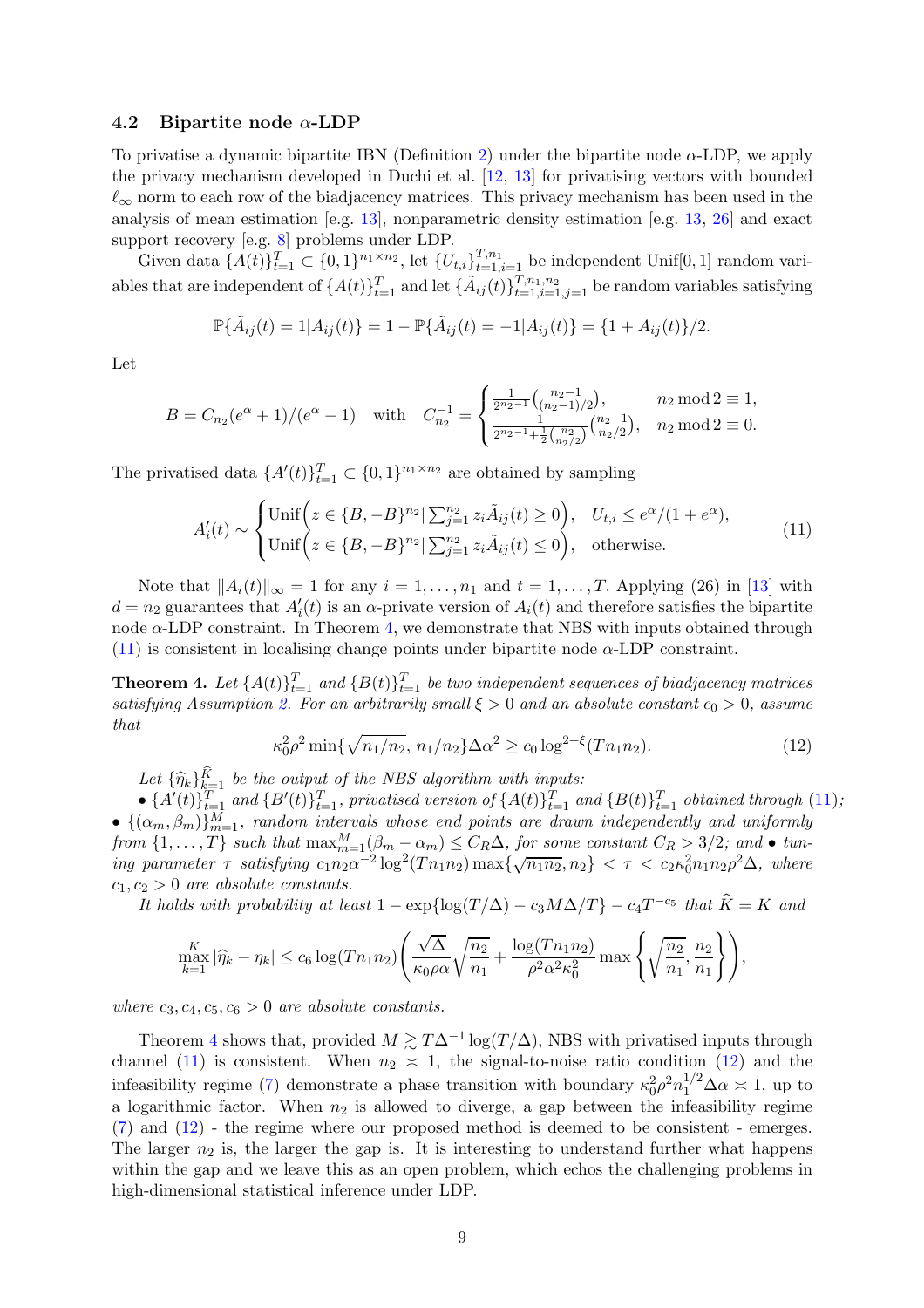Despite this open problem, we would like to point out that the condition [\(12\)](#page-8-2) already exhibits some fundamental difference between change point localisation and mean estimation problems. To make this clear, we simplify the model by considering only one change point occurs at  $\Delta$  and set  $n_1 = n_2 = n$ . Then, for each  $i \in \{1, ..., n\}$ ,  $\{A_i(t)\}_{t=1}^{\Delta}$  can be regarded as  $\Delta$  i.i.d random vectors satisfying that  $A_{ij}(t) \sim \text{Ber}(\theta_{ij})$ . Let  $\theta_i = {\theta_{ij}}_{j=1}^n \in [0,1]^n$ . The fundamental limit of estimating  $\theta_i$  is studied in [\[14](#page-11-6)]. With  $\Delta$  i.i.d samples, their Corollary 3 gives

<span id="page-9-0"></span>
$$
\inf_{\text{privacy}} \inf_{\hat{\theta}} \sup_{P_{\theta_i}} \mathbb{E} \|\hat{\theta} - \theta_i\|_2^2 \gtrsim n^2/(\Delta \alpha^2),\tag{13}
$$
\n
$$
\text{mechanism } Q
$$

when  $\alpha \lesssim 1$ . Now, write  $\{\theta_i'\}_{i=1}^{n_1}$  for the row means of the distribution after the change point when  $\alpha \gtrsim 1$ . Now, write  $\{\theta_i^i\}_{i=1}^{\infty}$  for the row means of the distribution after the change point and we have  $\|\mathbb{E}\{A(\Delta)\}-\mathbb{E}\{A(\Delta+1)\}\|_{\mathcal{F}}^2 = \sum_{i=1}^n \|\theta_i - \theta_i^{\prime}\|_2^2$ . Aggregating [\(13\)](#page-9-0) over  $i = 1, \ldots,$ it is natural to expect one needs  $\sum_{i=1}^{n_1} ||\theta_i - \theta'_i||_2^2 \gtrsim n^3/(\Delta \alpha^2)$  in order to detect the change point at  $\Delta$ . However, under the same setup, Theorem [4](#page-8-0) shows that consistent change point localisation can be achieved under [\(12\)](#page-8-2), read as  $\sum_{i=1}^{n_1} ||\theta_i - \theta'_i||_2^2 \gtrsim n^2/(\Delta \alpha^2)$ , up to logarithmic factors.

This discrepancy between  $n^3$  and  $n^2$  suggests that the gap between our upper bound and lower bound cannot be closed by straightforwardly applying techniques designed for establishing lower bounds in mean estimation problems. It also illustrates the general wisdom in the change point literature that, one may afford to sacrifice some accuracy in estimating the underlying distributions, if the goal is just to estimate the change points [e.g. [32\]](#page-12-11).

To conclude this section, we would like to present some result of independent interest. It is studied in the existing literature [Appendix I.3 in [13\]](#page-11-3) that the privatised output from [\(11\)](#page-8-1) is unbiased, i.e.  $\mathbb{E}\{A'_i(t)\} = \mathbb{E}\{A_i(t)\}$ , while the covariance structure of the privatised output is unknown. In Lemma [5,](#page-9-1) we carefully analyse the covariance matrix of the privatised output and provide an upper bound on its operator norm. Due to its independent interest, we denote the raw data vector as  $V = (V_i) \in \mathbb{R}^d$  and denote its privatised output obtained through [\(11\)](#page-8-1) as  $Z=(Z_i)\in\mathbb{R}^d$ .

<span id="page-9-1"></span>**Lemma 5.** For any random vector  $V \in \mathbb{R}^d$  with  $||V||_{\infty} \leq 1$ , we have that

<span id="page-9-3"></span>
$$
Var(Z_i) = B^2 - {\mathbb{E}(V_i)}^2, \quad i = 1, ..., d; \tag{14}
$$

*and*

<span id="page-9-4"></span>
$$
Cov(Z_i, Z_j) = \begin{cases} -\mathbb{E}(V_i)\mathbb{E}(V_j), & d \mod 2 \equiv 1, \\ -\mathbb{E}(V_i)\mathbb{E}(V_j) - \frac{C_{d,\alpha}}{d^{1/2}\alpha^2}\mathbb{E}(V_iV_j), & d \mod 2 \equiv 0, \end{cases} \forall i \neq j,
$$
(15)

*where where*  $C_{d,\alpha} \in [C_0, C_1]$  *for some absolute constants*  $C_1 > C_0 > 0$ *. Letting*  $\Sigma_Z$  *be the covariance matrix of* Z*, it holds that*

<span id="page-9-2"></span>
$$
\|\Sigma_Z\| \le \begin{cases} B^2 + \|\mathbb{E}(V)\|_2^2, & d \mod 2 \equiv 1\\ B^2 + \|\mathbb{E}(V)\|_2^2 + \frac{c\sqrt{d}}{\alpha^2} \sqrt{\max_{i,j} \mathbb{E}(V_i V_j)} & d \mod 2 \equiv 0, \end{cases}
$$
(16)

*where*  $c > 0$  *is an absolute constant.* 

## 5 Conclusion

In this paper, we studied network change point localisation problems under two forms of LDP constraints. New signal-to-noise conditions [\(9\)](#page-7-2) and [\(12\)](#page-8-2) are derived and by comparing with the non private counterpart, we quantify the cost of privacy as discussed in Section [3](#page-4-4) and Section [4.](#page-6-1) A change in the scaling of sparsity parameter in the private signal to noise conditions reveals a new challenge of learning dynamic networks with possibly sparse and correlated entries. As for limitations, we have only considered non-interactive privacy mechanisms so far,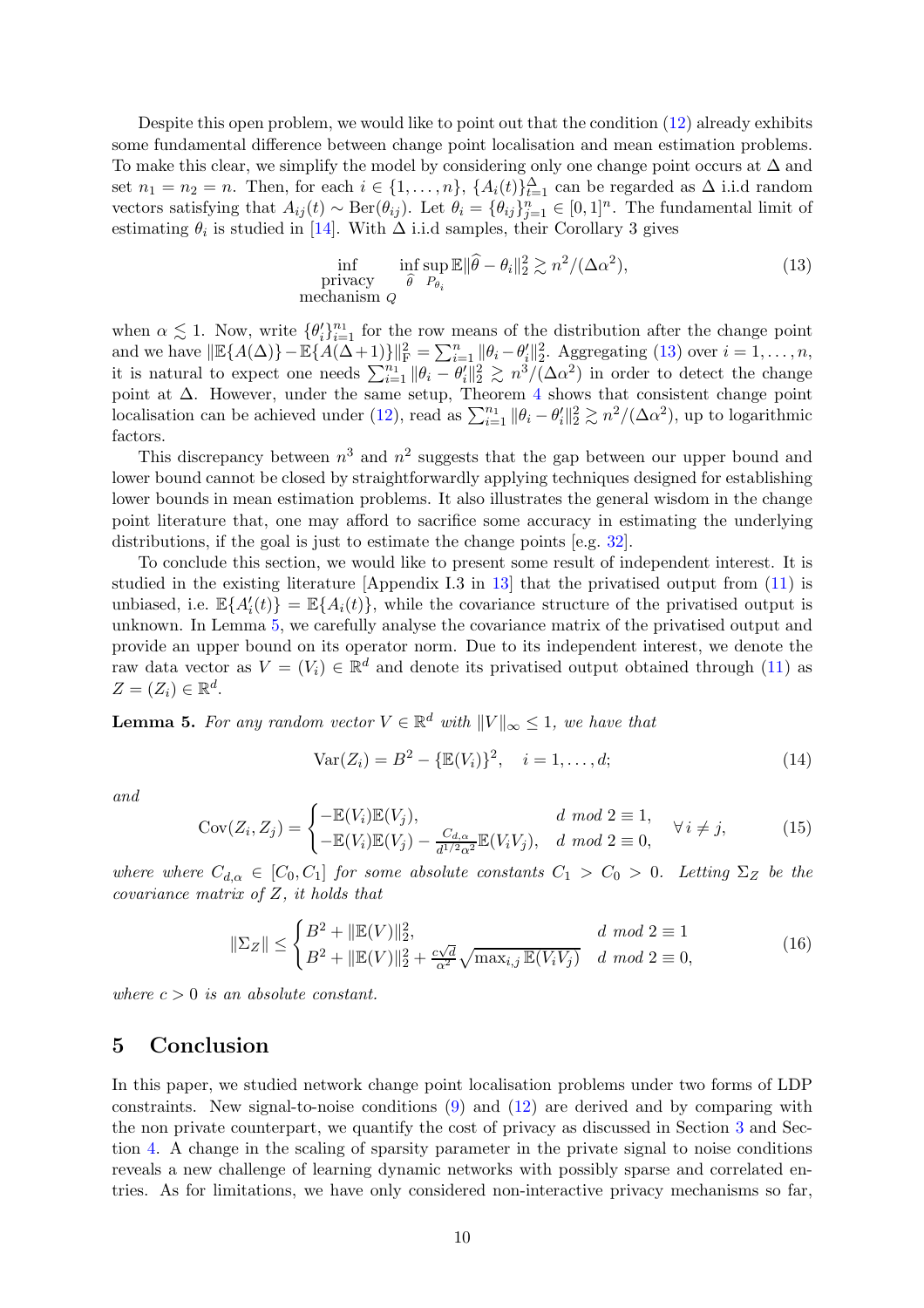and it would be interesting to further consider interactive ones. This could take two possible routes by including interactive mechanisms in the lower bound considerations and/or designing interactive mechanism that improves on the current upper bound. Both directions present some challenges. From the lower bound perspective, even in our analysis of non-interactive mechanisms, we identify a technical challenge in controlling the  $\chi^2$ -divergence between mixtures of private distributions. Although some techniques have been developed for discrete distributions [e.g. [4](#page-10-9), [1\]](#page-10-10), the counterpart for high-dimensional discrete distributions is still largely unexplored. As for the upper bound, different entries in our network model follow different distributions, which is in sharp contrast to the usual i.i.d case where interactive methods may be helpful. Therefore, we expect that allowing interaction within networks cannot improve the signal to noise ratio condition, while interaction across time points requires novel methodology that can handle temporal dependence, account for the decay of privacy and is suitable for the task of change point localisation. We leave that as our future work.

## References

- <span id="page-10-10"></span>[1] Acharya, J., Canonne, C. L. and Tyagi, H. [2020], 'Inference under information constraints i: Lower bounds from chi-square contraction', *IEEE Transactions on Information Theory* 66(12), 7835–7855.
- <span id="page-10-4"></span>[2] Asratian, A. S., Denley, T. M. and Häggkvist, R. [1998], *Bipartite graphs and their applications*, Vol. 131, Cambridge university press.
- <span id="page-10-3"></span>[3] Athreya, A., Fishkind, D. E., Tang, M., Priebe, C. E., Park, Y., Vogelstein, J. T., Levin, K., Lyzinski, V. and Qin, Y. [2017], 'Statistical inference on random dot product graphs: a survey', *The Journal of Machine Learning Research* 18(1), 8393–8484.
- <span id="page-10-9"></span>[4] Berrett, T. B. and Butucea, C. [2020], 'Locally private non-asymptotic testing of discrete distributions is faster using interactive mechanisms', *Advances in Neural Information Processing Systems* 33, 3164–3173.
- <span id="page-10-5"></span>[5] Berrett, T. B. and Yu, Y. [2021], 'Locally private online change point detection', *Advances in Neural Information Processing Systems* 34, to appear.
- <span id="page-10-1"></span>[6] Bright, D. A. and Delaney, J. J. [2013], 'Evolution of a drug trafficking network: Mapping changes in network structure and function across time', *Global Crime* 14(2-3), 238–260.
- <span id="page-10-7"></span>[7] Butucea, C., Dubois, A., Kroll, M. and Saumard, A. [2020], 'Local differential privacy: Elbow effect in optimal density estimation and adaptation over Besov ellipsoids', *Bernoulli*  $26(3)$ , 1727–1764.
- <span id="page-10-8"></span>[8] Butucea, C., Dubois, A. and Saumard, A. [2020], 'Sharp phase transitions for exact support recovery under local differential privacy', *arXiv preprint arXiv:2011.14881* .
- <span id="page-10-0"></span>[9] Chang, J., Hu, Q., Kolaczyk, E. D., Yao, Q. and Yi, F. [2021], 'Edge differentially private estimation in the beta -model via jittering and method of moments', *arXiv preprint arXiv:2112.10151* .
- <span id="page-10-2"></span>[10] Cribben, I. and Yu, Y. [2017], 'Estimating whole-brain dynamics by using spectral clustering', *Journal of the Royal Statistical Society: Series C (Applied Statistics)* 66(3), 607–627.
- <span id="page-10-6"></span>[11] Day, W.-Y., Li, N. and Lyu, M. [2016], Publishing graph degree distribution with node differential privacy, *in* 'Proceedings of the 2016 International Conference on Management of Data', pp. 123–138.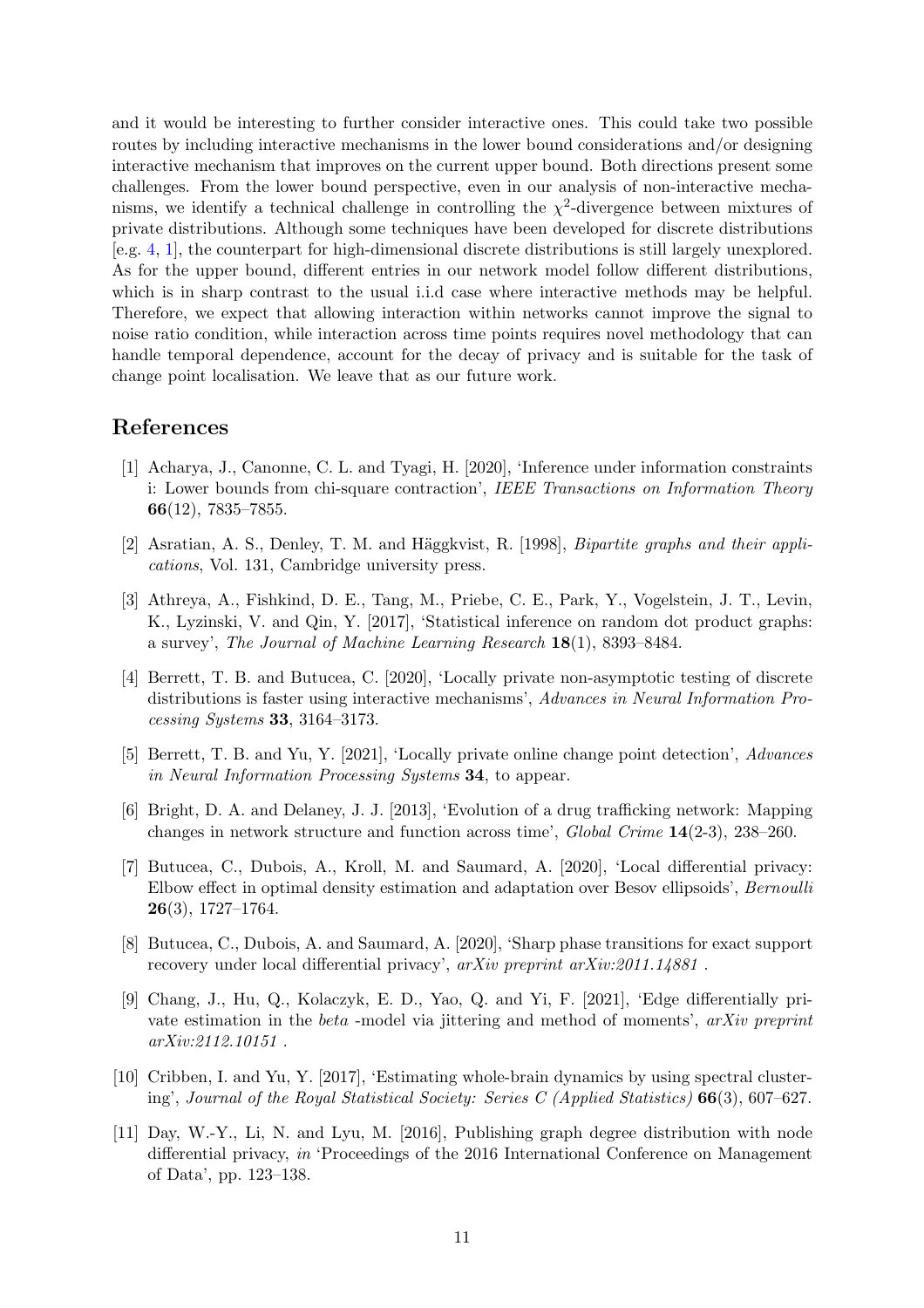- <span id="page-11-11"></span>[12] Duchi, J. C., Jordan, M. I. and Wainwright, M. J. [2013], 'Local privacy, data processing inequalities, and statistical minimax rates', *arXiv preprint arXiv:1302.3203* .
- <span id="page-11-3"></span>[13] Duchi, J. C., Jordan, M. I. and Wainwright, M. J. [2018], 'Minimax optimal procedures for locally private estimation', *Journal of the American Statistical Association* 113(521), 182– 201.
- <span id="page-11-6"></span>[14] Duchi, J. and Rogers, R. [2019], Lower bounds for locally private estimation via communication complexity, *in* 'Conference on Learning Theory', PMLR, pp. 1161–1191.
- <span id="page-11-15"></span>[15] Dwork, C., Roth, A. et al. [2014], 'The algorithmic foundations of differential privacy.', *Found. Trends Theor. Comput. Sci.* 9(3-4), 211–407.
- <span id="page-11-7"></span>[16] Erd¨os, P. and R´enyi, A. [1959], 'On random graph', *Publicationes Mathematicate* 6, 290– 297.
- <span id="page-11-4"></span>[17] Erlingsson, U., Pihur, V. and Korolova, A. [2014], 'Rappor: Randomized aggregatable privacy-preserving ordinal response', *Proceedings of the 2014 ACM SIGSAC Conference on Computer and Communications Security* pp. 1054–1067.
- <span id="page-11-16"></span>[18] Fryzlewicz, P. [2014], 'Wild binary segmentation for multiple change-point detection', *The Annals of Statistics* 42(6), 2243–2281.
- <span id="page-11-8"></span>[19] Holland, P. W., Laskey, K. B. and Leinhardt, S. [1983], 'Stochastic blockmodels: First steps', *Social networks* 5(2), 109–137.
- <span id="page-11-12"></span>[20] Imola, J., Murakami, T. and Chaudhuri, K. [2021], Locally differentially private analysis of graph statistics, *in* '30th USENIX Security Symposium (USENIX Security 21)', pp. 983– 1000.
- <span id="page-11-10"></span>[21] Ju, C. and Xu, C. [2014], 'Personal recommendation via heterogeneous diffusion on bipartite network', *International Journal on Artificial Intelligence Tools* 23(03), 1450003.
- <span id="page-11-0"></span>[22] Karwa, V., Raskhodnikova, S., Smith, A. and Yaroslavtsev, G. [2014], 'Private analysis of graph structure', *ACM Transactions on Database Systems (TODS)* 39(3), 1–33.
- <span id="page-11-1"></span>[23] Karwa, V. and Slavković, A. [2016], 'Inference using noisy degrees: Differentially private β-model and synthetic graphs', *The Annals of Statistics* 44(1), 87–112.
- <span id="page-11-2"></span>[24] Kasiviswanathan, S. P., Nissim, K., Raskhodnikova, S. and Smith, A. [2013], Analyzing graphs with node differential privacy, *in* 'Theory of Cryptography Conference', Springer, pp. 457–476.
- <span id="page-11-13"></span>[25] Levy, D., Sun, Z., Amin, K., Kale, S., Kulesza, A., Mohri, M. and Suresh, A. T. [2021], 'Learning with user-level privacy', *Advances in Neural Information Processing Systems* 34.
- <span id="page-11-14"></span>[26] Li, M., Berrett, T. B. and Yu, Y. [2022], 'On robustness and local differential privacy', *arXiv preprint arXiv:2201.00751* .
- <span id="page-11-5"></span>[27] Lin, W., Li, B. and Wang, C. [2022], 'Towards private learning on decentralized graphs with local differential privacy', *arXiv preprint arXiv:2201.09398* .
- <span id="page-11-9"></span>[28] Liu, J., Shang, M. and Chen, D. [2009], Personal recommendation based on weighted bipartite networks, *in* '2009 sixth international conference on fuzzy systems and knowledge discovery', Vol. 5, IEEE, pp. 134–137.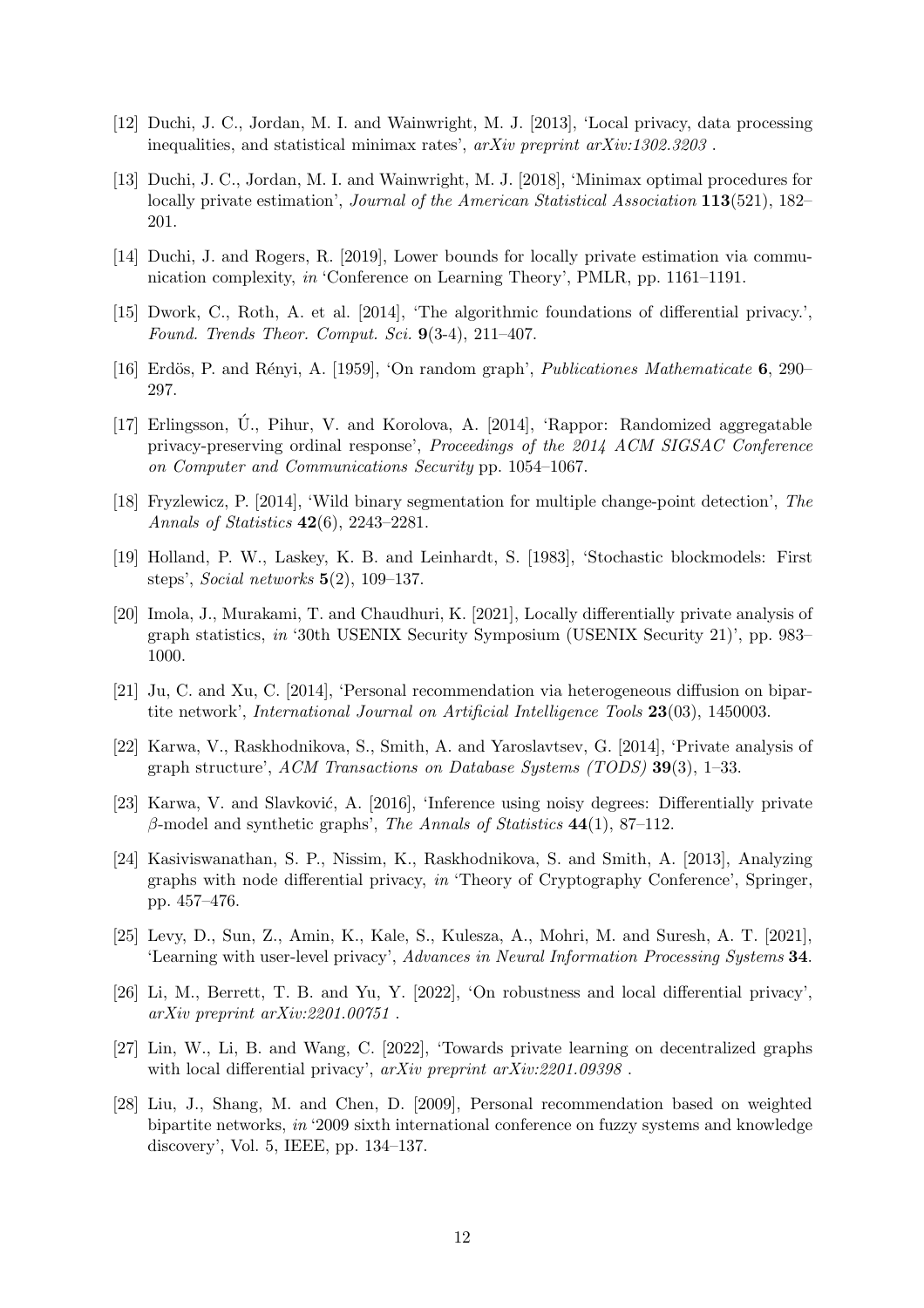- <span id="page-12-6"></span>[29] Malik, N., Bookhagen, B., Marwan, N. and Kurths, J. [2012], 'Analysis of spatial and temporal extreme monsoonal rainfall over south asia using complex networks', *Climate dynamics* 39(3), 971–987.
- <span id="page-12-7"></span>[30] Mancho-Fora, N., Montal`a-Flaquer, M., Farr`as-Permanyer, L., Zarabozo-Hurtado, D., Gallardo-Moreno, G. B., Gudayol-Farré, E., Peró-Cebollero, M. and Guàrdia-Olmos, J. [2020], 'Network change point detection in resting-state functional connectivity dynamics of mild cognitive impairment patients', *International Journal of Clinical and Health Psychology* 20(3), 200–212.
- <span id="page-12-1"></span>[31] Onnela, J.-P., Saramäki, J., Hyvönen, J., Szabó, G., Lazer, D., Kaski, K., Kertész, J. and Barabási, A.-L. [2007], 'Structure and tie strengths in mobile communication networks', *Proceedings of the national academy of sciences* 104(18), 7332–7336.
- <span id="page-12-11"></span>[32] Padilla, O. H. M., Yu, Y., Wang, D. and Rinaldo, A. [2021], 'Optimal nonparametric multivariate change point detection and localization', *IEEE Transactions on Information Theory* .
- <span id="page-12-0"></span>[33] Potterat, J. J., Phillips-Plummer, L., Muth, S. Q., Rothenberg, R., Woodhouse, D., Maldonado-Long, T., Zimmerman, H. and Muth, J. [2002], 'Risk network structure in the early epidemic phase of hiv transmission in colorado springs', *Sexually transmitted infections* 78(suppl 1), i159–i163.
- <span id="page-12-3"></span>[34] Qin, Z., Yu, T., Yang, Y., Khalil, I., Xiao, X. and Ren, K. [2017], Generating synthetic decentralized social graphs with local differential privacy, *in* 'Proceedings of the 2017 ACM SIGSAC Conference on Computer and Communications Security', pp. 425–438.
- <span id="page-12-10"></span>[35] Rocha, L. E., Liljeros, F. and Holme, P. [2010], 'Information dynamics shape the sexual networks of internet-mediated prostitution', *Proceedings of the National Academy of Sciences* 107(13), 5706–5711.
- <span id="page-12-9"></span>[36] Rohde, A. and Steinberger, L. [2020], 'Geometrizing rates of convergence under local differential privacy constraints', *The Annals of Statistics* 48(5), 2646–2670.
- <span id="page-12-4"></span>[37] Tao, J. and Michailidis, G. [2019], 'A statistical framework for detecting electricity theft activities in smart grid distribution networks', *IEEE Journal on Selected Areas in Communications* 38(1), 205–216.
- <span id="page-12-12"></span>[38] Tsybakov, A. B. [2009], *Introduction to Nonparametric Estimation*, Springer.
- <span id="page-12-13"></span>[39] Vershynin, R. [2018], *High-Dimensional Probability: An Introduction With Applications in Data Science*, Vol. 47, Cambridge University Press.
- <span id="page-12-5"></span>[40] Wang, D., Yu, Y. and Rinaldo, A. [2021], 'Optimal change point detection and localization in sparse dynamic networks', *The Annals of Statistics* 49(1), 203–232.
- <span id="page-12-14"></span>[41] Wang, T. and Samworth, R. J. [2018], 'High dimensional change point estimation via sparse projection', *Journal of the Royal Statistical Society: Series B (Statistical Methodology)*  $80(1), 57-83.$
- <span id="page-12-8"></span>[42] Warner, S. L. [1965], 'Randomized response: A survey technique for eliminating evasive answer bias', *Journal of the American Statistical Association* 60, 63–69.
- <span id="page-12-2"></span>[43] Wei, C., Ji, S., Liu, C., Chen, W. and Wang, T. [2020], 'Asgldp: collecting and generating decentralized attributed graphs with local differential privacy', *IEEE Transactions on Information Forensics and Security* 15, 3239–3254.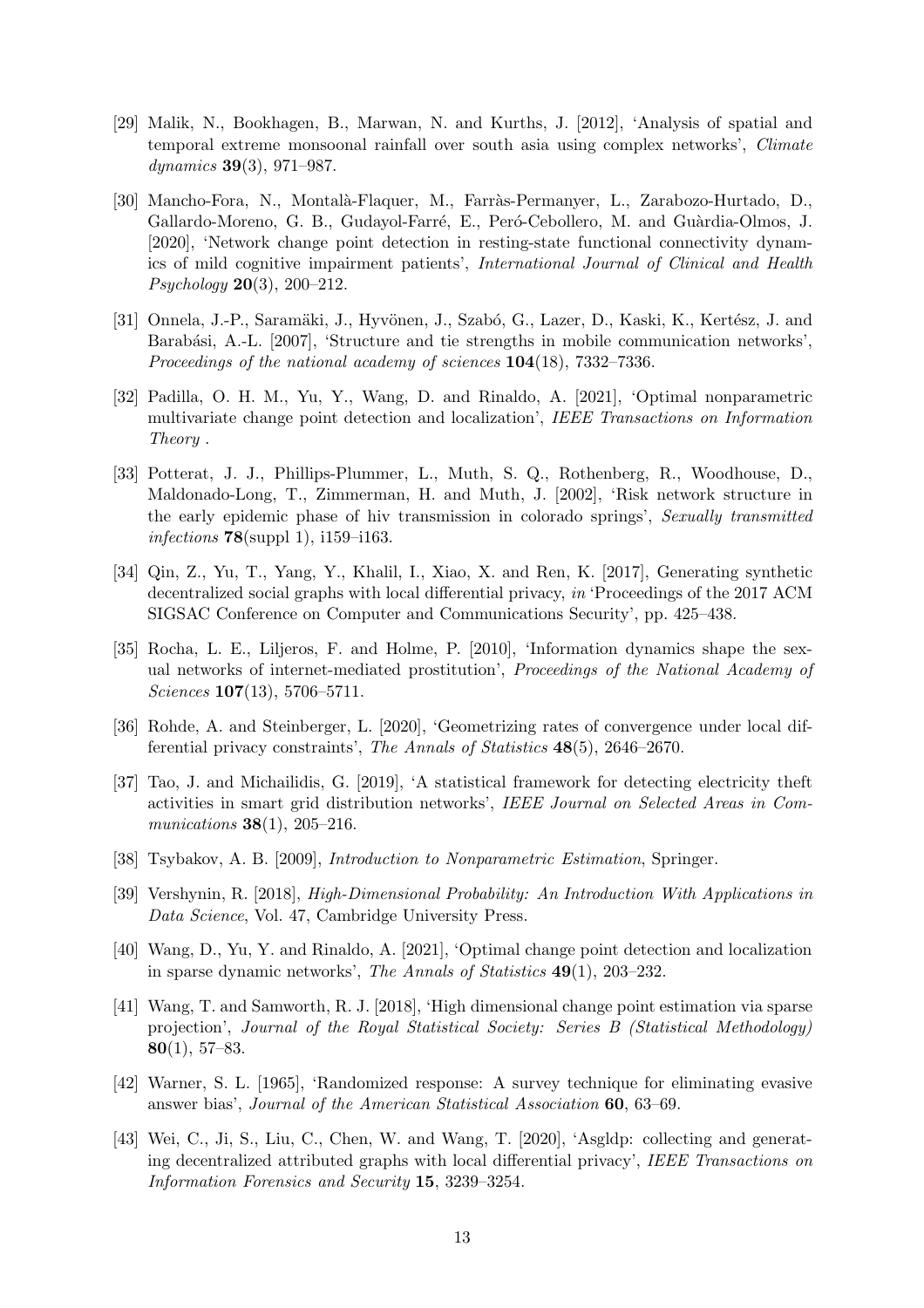- <span id="page-13-2"></span>[44] Yu, B. [1997], Assouad, Fano, and Le Cam, *in* 'Festschrift for Lucien Le Cam', Springer, pp. 423–435.
- <span id="page-13-0"></span>[45] Zhang, H., Latif, S., Bassily, R. and Rountev, A. [2020], Differentially-private control-flow node coverage for software usage analysis, *in* 'USENIX Security Symposium (USENIX Security)'.
- <span id="page-13-1"></span>[46] Zhou, M., Wang, T., Chan, H., Fanti, G. and Shi, E. [2021], 'Locally differentially private sparse vector aggregation', *arXiv preprint arXiv:2112.03449* .

## A Proofs of results in Section [3](#page-4-4)

*Proof of Lemma [1.](#page-4-2)* Let  $\kappa^2 = \frac{n}{68(e^{\alpha}-1)^2\Delta}$ ,  $v \in \{1,-1\}^n$  and  $P_v^T$  be the joint distribution of a collection of independent adjacency matrices  $\{A(t)\}_{t=1}^T$  such that

$$
\mathbb{E}[(A(t))_{ij}] = \rho/2 + \frac{\kappa}{n}(vv^{\top})_{ij} \quad 1 \le i \le j \le n, \qquad t \in \{1, ..., \Delta\}
$$

and

$$
\mathbb{E}[(A(t))_{ij}] = \rho/2 \quad 1 \leq i \leq j \leq n, \qquad t \in \{\Delta + 1, \ldots, T\}.
$$

The distribution of each network at time t is denoted by  $P_{v,t} = \prod_{1 \leq i \leq j \leq n} P_{v,t,(i,j)}$ . Note that  $\eta(P_v^T) = \Delta, \ \|A(\Delta) - A(\Delta + 1)\|_F^2 = \kappa^2, \text{ and } \kappa_0^2 = \frac{1}{68n\rho^2\Delta(e^{\alpha} - 1)^2}.$  We are constrained by  $\kappa/n \leq \rho/2$ , which is equivalent to  $\kappa_0^2 \leq 1/4$ . Therefore, for each v, we have  $P_v^T \in \mathcal{P}$ . Similarly, let  $\tilde{P}_v^T$  be the joint distribution of a collection of independent adjacency matrices  $\{A(t)\}_{t=1}^T$ such that

$$
\mathbb{E}[(A(t))_{ij}] = \rho/2 + \frac{\kappa}{n}(vv^{\top})_{ij} \quad 1 \le i \le j \le n, \qquad t \in \{T - \Delta + 1, \dots, T\}
$$

and

$$
\mathbb{E}[(A(t))_{ij}] = \rho/2 \quad 1 \leq i \leq j \leq n, \qquad t \in \{1, \ldots, T - \Delta\}.
$$

The distribution of each network at time t is denoted by  $\tilde{P}_{v,t} = \prod_{1 \leq i \leq j \leq n} \tilde{P}_{v,t,(i,j)}$ . Note that  $\eta(\tilde{P}_v^T) = T - \Delta$  and  $\tilde{P}_v^T \in \mathcal{P}$  for each v. Also,  $|\eta(P_v^T) - \eta(\tilde{P}_v^T)| = T - 2\Delta$  for each v. Further, let  $Z_v^T$  and  $\tilde{Z}_v^T$  be the corresponding joint private distribution generated via some non interactive *edge*  $\alpha$  LDP mechanism  $Q = \prod_{t=1}^{T} \prod_{1 \leq i \leq j \leq n} Q_{ijt}(\cdot | (A(t))_{ij})$ , i.e. for any  $1 \leq i \leq j \leq n$ 

<span id="page-13-3"></span>
$$
Z_v^T = \int Q(\cdot | (A(1))_{ij}, \dots, (A(T))_{ij}) dP_v^T((A(1))_{ij}, \dots, (A(T))_{ij})
$$
  
\n
$$
= \int \prod_{t=1}^T \prod_{1 \le i \le j \le n} Q_{ijt}(\cdot | (A(t))_{ij}) dP_{v,t,(i,j)}((A(t)_{ij}))
$$
  
\n
$$
= \prod_{t=1}^T \prod_{1 \le i \le j \le n} \int Q_{ijt}(\cdot | (A(t))_{ij}) dP_{v,t,(i,j)}((A(t)_{ij}))
$$
  
\n
$$
= \prod_{t=1}^T \prod_{1 \le i \le j \le n} Z_v^{ijt}, \qquad (17)
$$

and  $\tilde{Z}_v^T$  takes a similar form. Write  $Z^T = \frac{1}{2^n} \sum_{v \in \{1, -1\}^n} Z_v^T$  and  $\tilde{Z}^T = \frac{1}{2^n} \sum_{v \in \{1, -1\}^n} \tilde{Z}_v^T$ . It follows from Le Cam's Lemma [e.g. [44](#page-13-2)] that for  $\Delta \leq T/3$ 

$$
\mathcal{R}_{n,\alpha}(\eta(\mathcal{P})) \ge \inf_{Q \in \mathcal{Q}_{\alpha}^{\text{edge}}} \frac{T}{6} (1 - \text{TV}(\tilde{Z}^T, Z^T)) \ge \inf_{Q \in \mathcal{Q}_{\alpha}^{\text{edge}}} \frac{\Delta}{6} (1 - \text{TV}(\tilde{Z}^T, Z^T)).
$$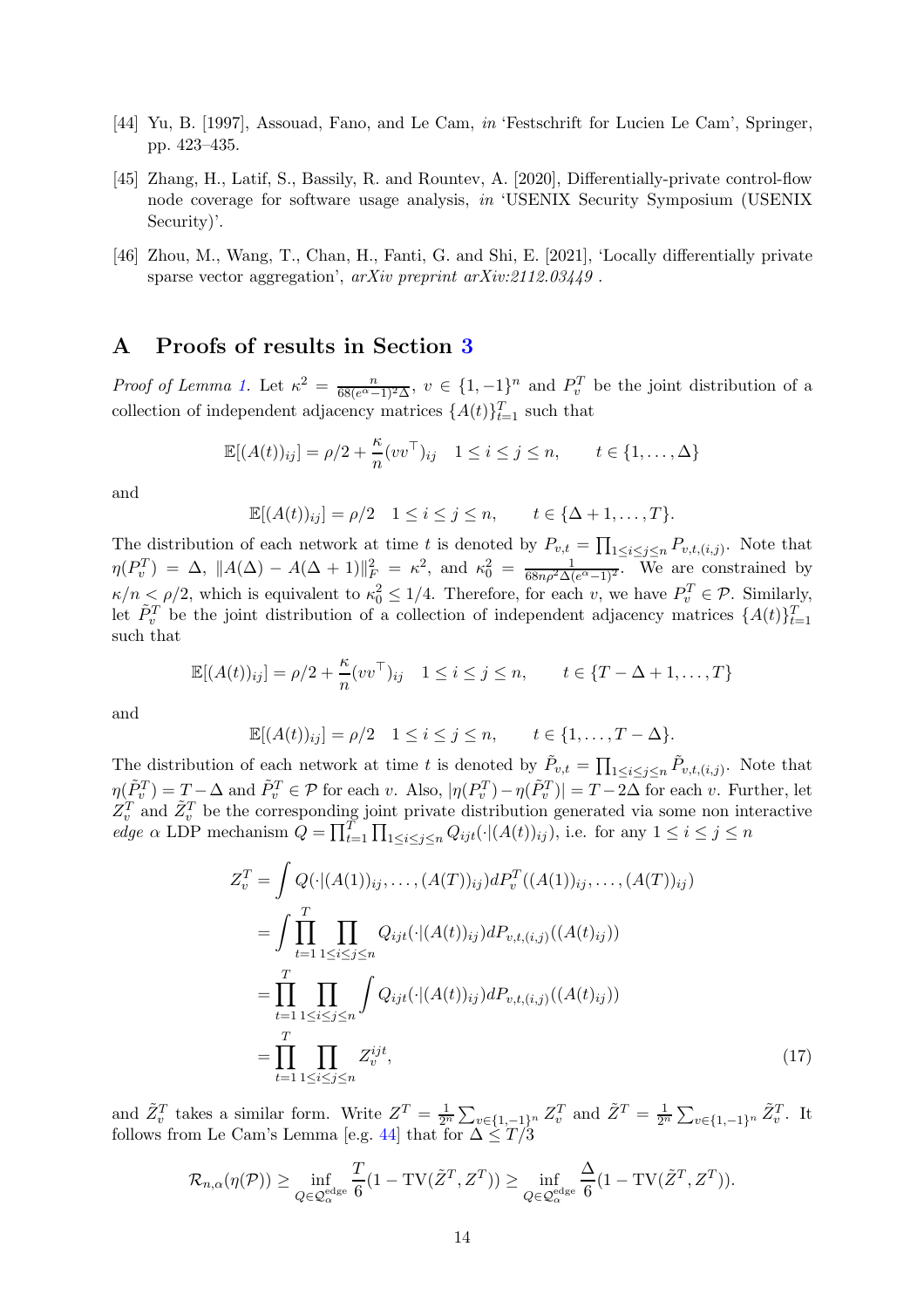To simplify the problem, we write  $P_0^T$  as the joint distribution of independent and identically distributed adjacency matrices  ${B(t)}_{t=1}^T$  such that  $\mathbb{E}[(B(t))_{ij}] = \rho/2$  for  $1 \le i \le j \le n$ . The corresponding marginal distribution of the privatised data is denoted by  $Z_0^T$ . Now, notice that by triangle inequality and the symmetry of our construction, we have

$$
\mathrm{TV}(\tilde{Z}^T,Z^T) \leq 2 \mathrm{TV}(Z_0^T,Z^T) \leq \sqrt{2 \chi^2(Z^T,Z_0^T)},
$$

where the last inequality is due to  $[38, \text{eq.}(2.27)]$ . In the rest of the proof, we will show that with our choice  $\kappa^2 \Delta (e^{\alpha} - 1)^2 = n/68$ , we have  $\chi^2(Z^T, Z_0^T) \le 1/8$  and therefore  $\mathcal{R}_{n,\alpha}(\eta(\mathcal{P})) \ge \Delta/12$ as claimed.

To that end, we compute

$$
\chi^{2}(Z^{T}, Z_{0}^{T}) + 1 = \frac{1}{4^{n}} \sum_{u,v \in \{-1,1\}^{n}} \mathbb{E}_{Z_{0}^{T}}\left(\frac{Z_{v}^{T} Z_{u}^{T}}{Z_{0}^{T} Z_{0}^{T}}\right)
$$

$$
= \frac{1}{4^{n}} \sum_{u,v \in \{-1,1\}^{n}} \left[\prod_{t=1}^{T} \prod_{1 \leq i \leq j \leq n} \mathbb{E}_{Z_{0}^{ijt}}\left(\frac{Z_{v}^{ijt} Z_{u}^{ijt}}{Z_{0}^{ijt} Z_{0}^{ijt}}\right)\right]
$$
(18)

<span id="page-14-1"></span><span id="page-14-0"></span>
$$
=\frac{1}{4^n}\sum_{u,v\in\{-1,1\}^n}\left[\prod_{t=1}^{\Delta}\prod_{1\leq i\leq j\leq n}\mathbb{E}_{Z_0^{ijt}}\left(\frac{Z_v^{ijt}Z_u^{ijt}}{Z_0^{ijt}Z_0^{ijt}}\right)\right],\tag{19}
$$

where  $Z_0^{ijt}$  $\frac{q_{j}t}{0}$  is the distribution of the privatised version of  $B_{ij}(t)$  similar to [\(17\)](#page-13-3) and the last equality is due to  $Z_0^{ijt} = Z_u^{ijt} = Z_v^{ijt}$  when  $t = \Delta + 1, \ldots, T$ .

Write  $\Gamma = (\kappa/n)uu^{\dagger}$  and  $\Lambda = (\kappa/n)vv^{\dagger}$ , and to simplify notation we use a generic z to denote the privatised data  $(z(t))_{ij}$  and write  $q_1(z) = q_{ijt}(z|(A(t))_{ij} = 1)$  and  $q_0(z) =$  $q_{ijt}(z|(A(t))_{ij} = 0)$ . We further have

$$
\mathbb{E}_{Z_0^{ijt}}\left(\frac{Z_v^{ijt}Z_u^{ijt}}{Z_0^{ijt}Z_0^{ijt}}\right)
$$
\n
$$
= \int \frac{\left[q_1(z)(\rho/2 + \Gamma_{ij}) + q_0(z)(1 - \rho/2 - \Gamma_{ij})\right] \left[q_1(z)(\rho/2 + \Lambda_{ij}) + q_0(z)(1 - \rho/2 - \Lambda_{ij})\right]}{\rho q_1(z) + q_0(z)(1 - \rho)} dz
$$
\n
$$
= \int \frac{\left[(q_1(z) - q_0(z))\rho/2 + q_0(z) + \Gamma_{ij}(q_1(z) - q_0(z))\right] \left[(q_1(z) - q_0(z))\rho/2 + q_0(z) + \Lambda_{ij}(q_1(z) - q_0(z))\right]}{(q_1(z) - q_0(z))\rho/2 + q_0(z)} dz
$$
\n
$$
= (I) + (II) + (III) \tag{21}
$$

where

$$
(I) = \int [(q_1(z) - q_0(z))\rho/2 + q_0(z)]dz = 1
$$

$$
(II) = \int (q_1(z) - q_0(z))(\Gamma_{ij} + \Lambda_{ij})dz = 0
$$

since  $q_1(z)$  and  $q_0(z)$  are densities of regular conditional probability distributions. Also,

$$
(III) = \Gamma_{ij}\Lambda_{ij} \int \frac{(q_1(z) - q_0(z))^2}{(q_1(z) - q_0(z))\rho + q_0(z)} dz = \Gamma_{ij}\Lambda_{ij} \int \frac{(q_0(z))^2 (q_1(z)/q_0(z) - 1)^2}{(q_1(z) - q_0(z))\rho + q_0(z)} dz
$$
  
=  $\Gamma_{ij}\Lambda_{ij}C_{\alpha}$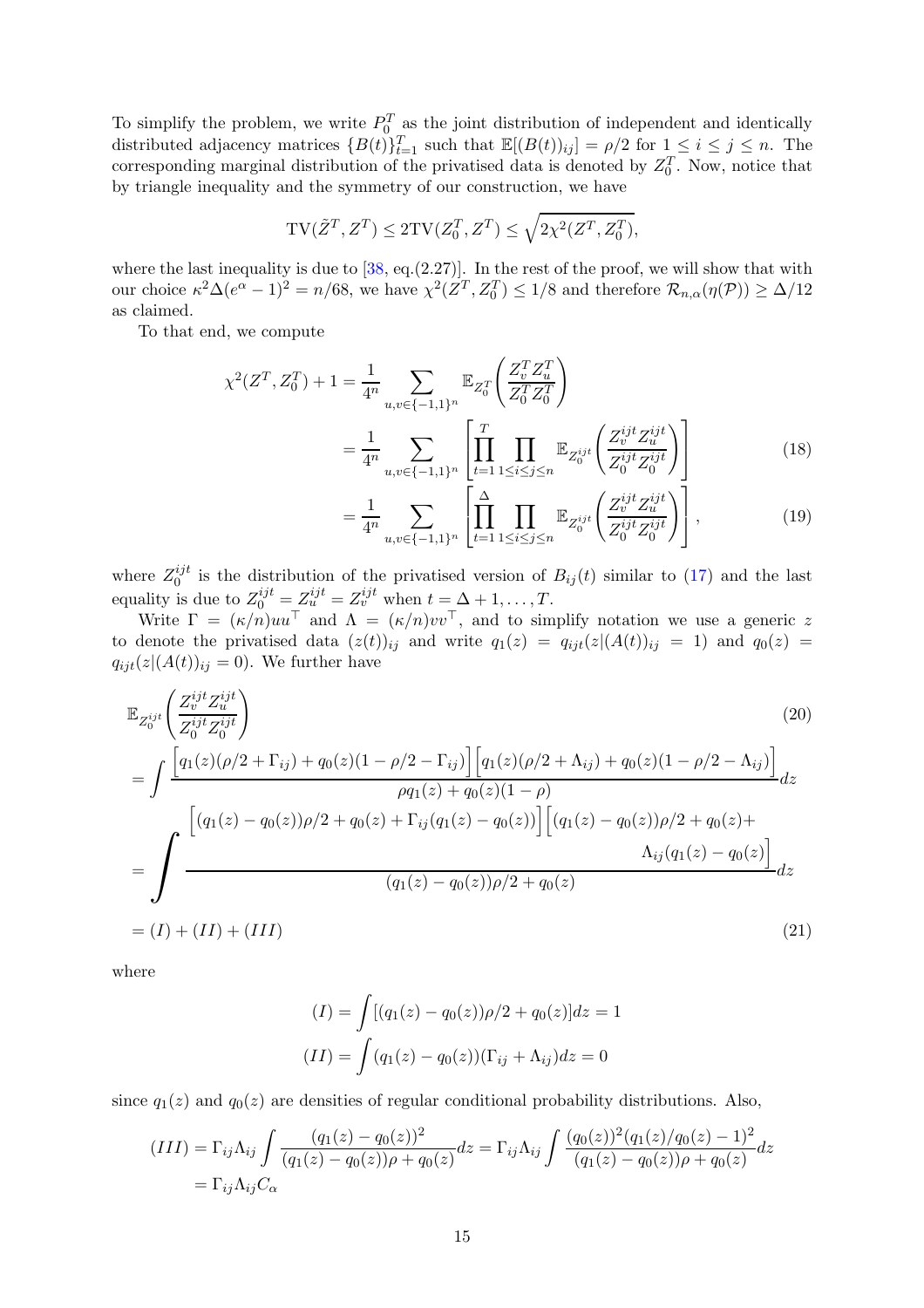with  $0 \leq C_{\alpha} \leq 2(e^{\alpha}-1)^2$  where the last equality is due to Lemma [6](#page-15-0) and  $q_1(x)/q_0(x) \in [e^{-\alpha}, e^{\alpha}]$ . Therefore, continue from [\(20\)](#page-14-0) to see that

$$
\mathbb{E}_{Z_0^{ijt}}\left(\frac{Z_v^{ijt}Z_u^{ijt}}{Z_0^{ijt}Z_0^{ijt}}\right) \leq 1 + 2\Gamma_{ij}\Lambda_{ij}(e^{\alpha} - 1)^2 \leq \exp(2\Gamma_{ij}\Lambda_{ij}(e^{\alpha} - 1)^2).
$$

Continue from [\(18\)](#page-14-1), with  $U, V \in \mathbb{R}^n$  being two independent random vectors with entries being independent Rademacher random variables and  $\mathbf{1} \in \mathbb{R}^n$  being a vector of 1's to see that

$$
\chi^2(Z^T, Z_0^T) + 1 \le \frac{1}{4^n} \sum_{u,v \in \{-1,1\}^n} \left[ \prod_{t=1}^{\Delta} \prod_{1 \le i \le j \le n} \exp(2\Gamma_{ij}\Lambda_{ij}(e^{\alpha} - 1)^2) \right]
$$

$$
= \mathbb{E}_{U,V} \left[ \exp\left(\frac{2\Delta\kappa^2(e^{\alpha} - 1)^2}{n^2} (U^{\top}V)^2\right) \right]
$$

$$
= \mathbb{E}_V \left[ \exp\left(\frac{2\Delta\kappa^2(e^{\alpha} - 1)^2}{n^2} (\mathbf{1}^{\top}V)^2\right) \right]
$$

Let  $\epsilon_n = (\mathbf{1}^\top V)^2/n^2$ , then

$$
\mathbb{E}_{V} \left[ \exp \left( 2\Delta \kappa^{2} (e^{\alpha} - 1)^{2} \epsilon_{n} \right) \right] = \int_{0}^{\infty} \mathbb{P} \left( \exp(2\Delta \kappa^{2} (e^{\alpha} - 1)^{2} \epsilon_{n}) \ge u \right) du
$$
  

$$
\le 1 + \int_{1}^{\infty} \mathbb{P} \left( \epsilon_{n} \ge \frac{\log(u)}{2\kappa^{2} \Delta(e^{\alpha} - 1)^{2}} \right) du
$$
  

$$
\le 1 + \int_{1}^{\infty} 2 \exp \left( -\log(u) \frac{n}{4\kappa^{2} \Delta(e^{\alpha} - 1)^{2}} \right) du
$$
  

$$
\le 1 + \frac{2}{4\kappa^{2} \Delta(e^{\alpha} - 1)^{2}} - 1,
$$

where the second inequality is Hoeffding's inequality [\[39,](#page-12-13) Theorem 2.2.6] and the last inequality holds if

$$
\frac{n}{4\kappa^2\Delta(e^{\alpha}-1)^2} > 1
$$

For  $\chi^2(Z^T, Z_0^T) \leq 1/8$ , it is sufficient to take

$$
\frac{n}{\kappa^2 \Delta (e^{\alpha} - 1)^2} \ge 68,
$$

<span id="page-15-0"></span>which completes the proof.

**Lemma 6.** *When*  $\alpha \leq 1$  *and*  $\alpha \rho \leq 1/2$ *, then* 

$$
(q_1(z) - q_0(z))\rho/2 + q_0(z) \ge q_0(z)/2
$$

*Proof of Lemma [6.](#page-15-0)* Using the facts  $q_1(z)/q_0(z) \geq e^{-\alpha}$ , and  $e^{\alpha} - 1 \geq 1 - e^{-\alpha}$ , we obtain

$$
(q_1(z) - q_0(z))\rho/2 + q_0(z) \ge q_0(z) \left(\frac{q_1(z)}{q_0(z)} - 1\right) \rho/2 + q_0(z) \ge q_0(z)(1 - \rho(1 - e^{-\alpha})/2)
$$
  
 
$$
\ge q_0(z)(1 - \rho(e^{\alpha} - 1)/2) \ge q_0(z)(1 - \alpha \rho) \ge q_0(z)/2,
$$

where in the last two inequalities we use  $\alpha \leq 1$  and  $\alpha \rho \leq 1/2$  respectively.

 $\Box$ 

 $\Box$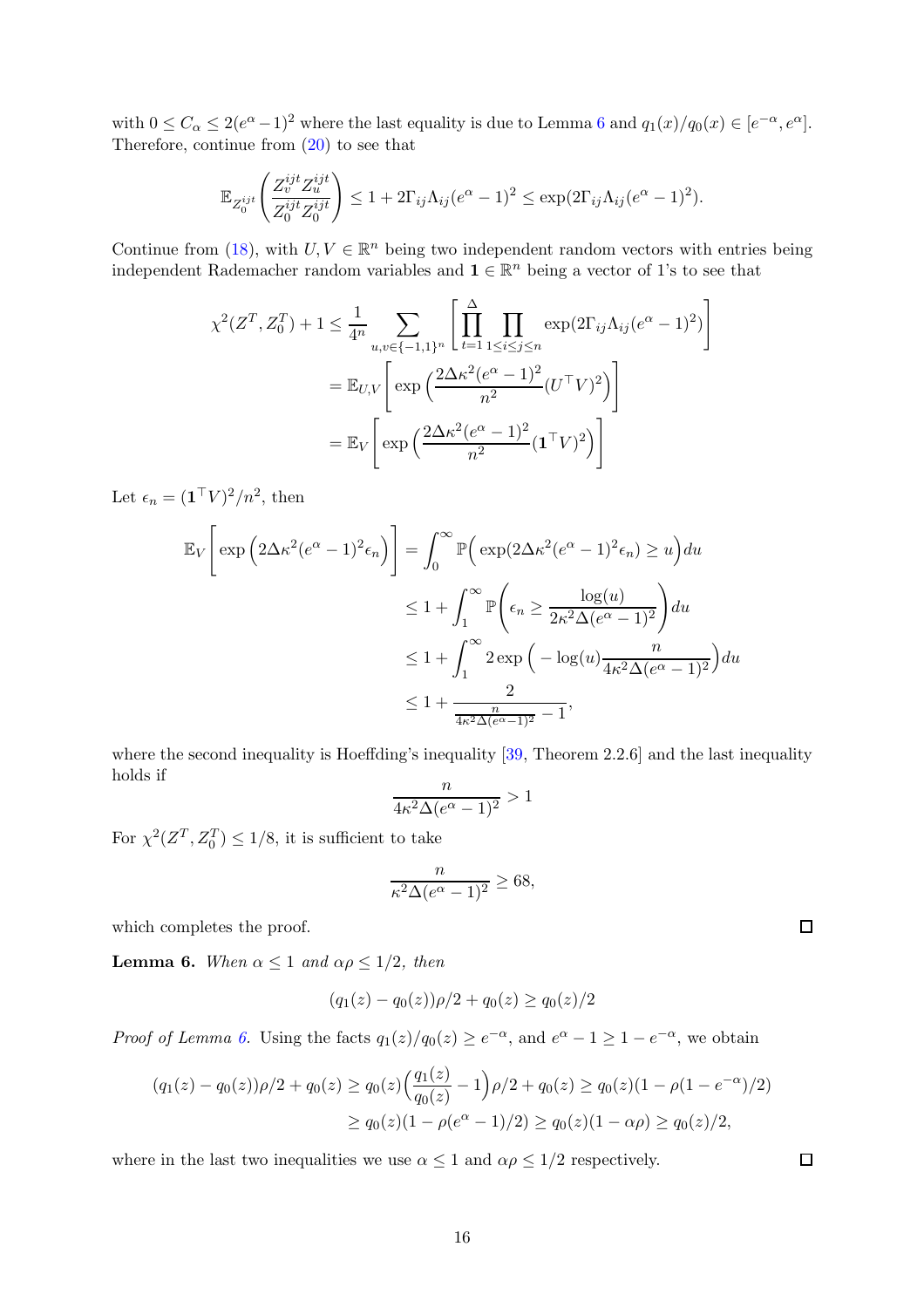*Proof of Lemma [2.](#page-5-1)* The proof parallels the structure of the proof of Lemma [1,](#page-4-2) so we are somewhat more terse. Let  $\kappa^2 = \frac{\sqrt{n_1} n_2}{20 (e^{\alpha} - 1)}$  $\frac{\sqrt{n_1n_2}}{20(e^{\alpha}-1)^2\Delta}$ ,  $v \in \{1,-1\}^{n_1}$ ,  $P_v^T$  be the joint distribution of a collection of independent adjacency matrices  $\{A(t)\}_{t=1}^T$  such that for  $t \in \{1, ..., \Delta\}$ ,

$$
\mathbb{E}[(A(t))_{i1}] = \rho/2 + \frac{\kappa}{\sqrt{n_1 n_2}} v_i \quad 1 \leq i \leq n_1, \text{ and } (A(t))_{i1} = \ldots = (A(t))_{in_2},
$$

and for  $t \in {\Delta + 1, ..., T}$ ,

$$
\mathbb{E}[(A(t))_{i1}] = \rho/2 \text{ and } (A(t))_{i1} = \ldots = (A(t))_{in_2}.
$$

In words, within each network, the entries of each row are *identical*. In particular, we have for any  $1 \le i \le n_1, 1 \le j \le n_2$ ,

$$
\mathbb{E}[(A(t))_{ij}] = \rho/2 + \frac{\kappa}{\sqrt{n_1 n_2}} v_i \quad 1 \le t \le \Delta, \qquad \mathbb{E}[(A(t))_{ij}] = \rho/2 \quad \Delta + 1 \le t \le T
$$

and

$$
\mathbb{P}((A(t))_i = 1) = 1 - \mathbb{P}((A(t))_i = 0) = \mathbb{P}((A(t))_{ij} = 1) = \rho/2 + \frac{\kappa}{\sqrt{n_1 n_2}} v_i, \quad 1 \le t \le \Delta
$$
  

$$
\mathbb{P}((A(t))_i = 1) = 1 - \mathbb{P}((A(t))_i = 0) = \mathbb{P}((A(t))_{ij} = 1) = \rho/2, \quad \Delta + 1 \le t \le T,
$$

where  $(A(t))_i$  denotes the *i*-th row of the matrix  $A(t)$ , and  $\mathbf{1} \in \mathbb{R}^{n_2}$ ,  $\mathbf{0} \in \mathbb{R}^{n_2}$  denote a vector of 1's and 0's respectively. The distribution of each network at time t is denoted as  $P_{v,t} = \prod_{1 \leq i \leq n_1} P_v^{it}$ .

Note that  $\eta(P_v^T) = \Delta$ ,  $||A(\Delta) - A(\Delta + 1)||_F^2 = \kappa^2$ , and  $\kappa_0^2 = \frac{1}{20\sqrt{n_1}\rho^2\Delta(e^{\alpha} - 1)^2}$ . We are constrained by  $\kappa/\sqrt{n_1n_2} < \rho/2$ , which is equivalent to  $\kappa_0^2 \leq 1/4$ . Therefore, for each v, we have  $P_v^T \in \mathcal{P}$ . Similar to the construction in Lemma [1,](#page-4-2) we let  $\tilde{P}_v^T$  be the joint distribution of a collection of independent adjacency matrices  $\{A(t)\}_{t=1}^T$  that is symmetric to  $P_v^T$  with respect to time point  $T/2$  and has  $\eta(\tilde{P}_v^T) = T - \Delta$ .

Let  $Z_v^T$  and  $\tilde{Z}_v^T$  be the corresponding joint private distribution generated via some non interactive *node*  $\alpha$  LDP mechanism  $Q = \prod_{t=1}^{T} \prod_{i=1}^{n_1} Q_{it}(\cdot | (A(t))_i)$ , i.e.

$$
Z_v^T = \int \prod_{t=1}^T \prod_{1 \le i \le n_1} Q_{it}(\cdot | (A(t))_i) dP_v^{it}((A(t)_i))
$$
  
= 
$$
\prod_{t=1}^T \prod_{1 \le i \le n_1} Z_v^{it},
$$
 (22)

and  $\tilde{Z}_{v}^{T}$  takes a similar form. Write  $Z^{T} = \frac{1}{2^{n}}$  $\frac{1}{2^{n_1}}\sum_{v\in\{1,-1\}^{n_1}}Z_v$  and  $\tilde{Z}^T=\frac{1}{2^n}$  $\frac{1}{2^{n_1}}\sum_{v\in\{1,-1\}^{n_1}} \tilde{Z}_v^T.$ Using the same argument as in the proof of Lemma [1,](#page-4-2) it is sufficient to consider

$$
\chi^2(Z^T,Z_0^T)+1=\frac{1}{4^{n_1}}\sum_{u,v\in\{-1,1\}^{n_1}}\left[\prod_{t=1}^{\Delta}\prod_{1\leq i\leq n_1}\mathbb{E}_{Z_0^{it}}\!\left(\frac{Z_v^{it}Z_u^{it}}{Z_0^{it}Z_0^{it}}\right)\right],
$$

where  $Z_0^{it} = \int Q_{it}(\cdot | (A(t))_i) dP_v^{iT}((A(t))_i)$ , and show that  $\chi^2(Z^T, Z_0^T) \leq 1/8$  with our choice  $\kappa^2 = \frac{\sqrt{n_1}n_2}{20(e^{\alpha}-1)}$  $\frac{\sqrt{n_1n_2}}{20(e^{\alpha}-1)^2\Delta}$ .

We use a generic z to denote the *i*-th row of the private network  $z(t)$  and write  $q_1(z)$  =  $q_{it}(z|(A(t))_i = 1)$  and  $q_0(z) = q_{it}(z|(A(t))_i = 0)$ . Following the same calculation as in [\(20\)](#page-14-0), we have

$$
\mathbb{E}_{Z_0^{it}}\left(\frac{Z_v^{it} Z_u^{it}}{Z_0^{it} Z_0^{it}}\right) = 1 + \frac{\kappa^2}{n_1 n_2} u_i v_i \int \frac{(q_0(z))^2 (q_1(z)/q_0(z) - 1)^2}{(q_1(z) - q_0(z))\rho + q_0(z)} dz
$$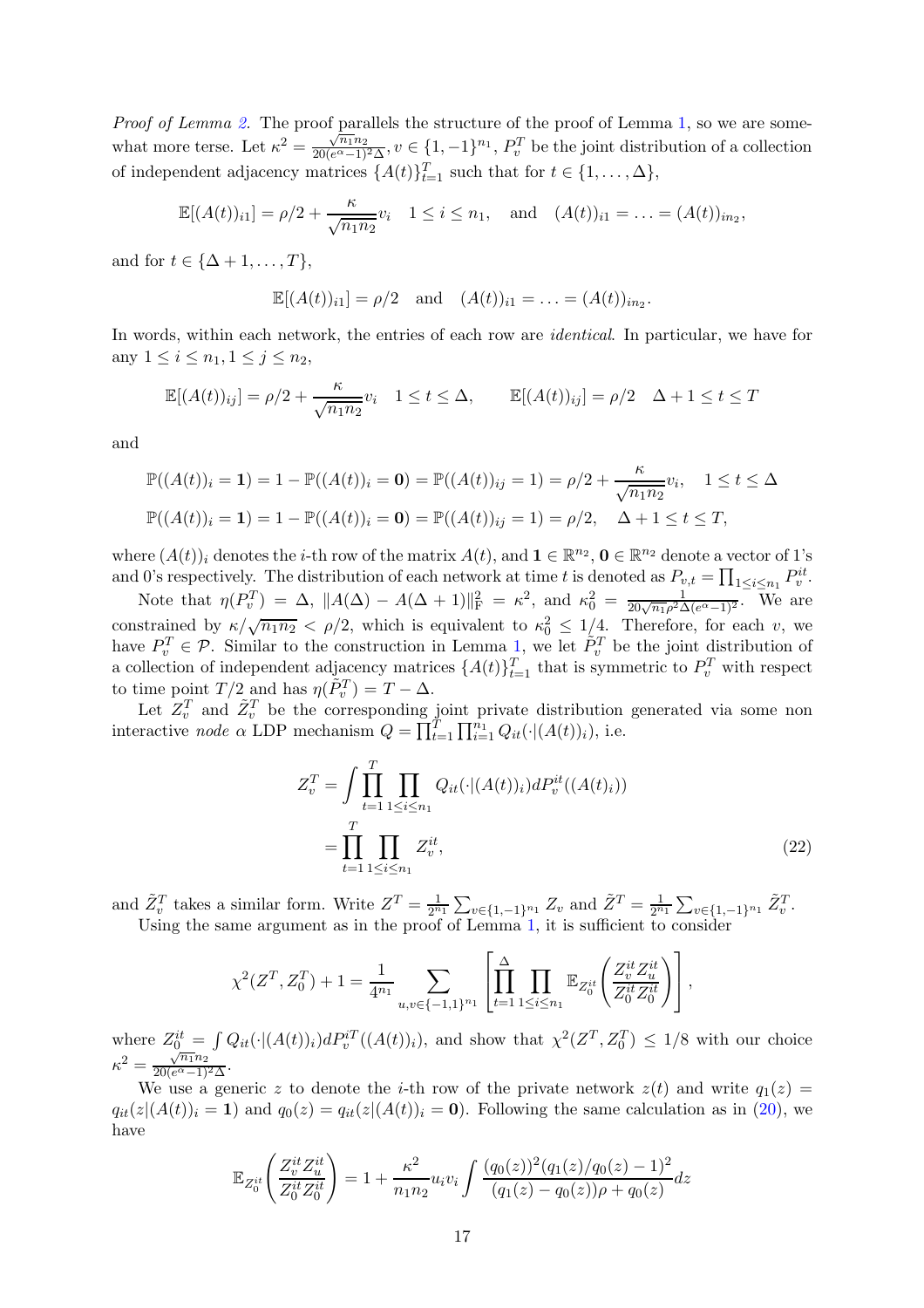$$
\leq 1 + \frac{2\kappa^2}{n_1 n_2} u_i v_i \int q_0(z) (q_1(z)/q_0(z) - 1)^2 dz
$$
  
\n
$$
\leq 1 + \frac{2\kappa^2}{n_1 n_2} u_i v_i (e^{\alpha} - 1)^2
$$
  
\n
$$
\leq \exp\left(\frac{2\kappa^2}{n_1 n_2} u_i v_i (e^{\alpha} - 1)^2\right)
$$

where the first inequality is due to Lemma [6.](#page-15-0) Next, writing  $U \in \mathbb{R}^{n_1}$  as a random vector with independent Rademacher entries and  $\epsilon = \mathbf{1}^\top U/n_1$ , we have

$$
\chi^2(Z^T, Z_0^T) + 1
$$
\n
$$
\leq \mathbb{E}_U \left[ \exp\left(\frac{2\Delta\kappa^2 (e^{\alpha} - 1)^2}{n_1 n_2} (\mathbf{1}^T U)\right) \right]
$$
\n
$$
= \int_0^\infty \mathbb{P}\left(\exp\left(2\Delta\kappa^2 (e^{\alpha} - 1)^2 n_2^{-1} \epsilon\right) \geq u\right) du
$$
\n
$$
\leq 1 + \int_1^e \mathbb{P}\left(\epsilon \geq \frac{n_2 \log(u)}{2\kappa^2 \Delta(e^{\alpha} - 1)^2}\right) du + \int_e^\infty \mathbb{P}\left(\epsilon \geq \frac{n_2 \log(u)}{2\kappa^2 \Delta(e^{\alpha} - 1)^2}\right) du
$$
\n
$$
\leq 1 + \int_1^e \exp\left(-(\log(u))^2 \frac{n_1 n_2^2}{(2\kappa^2 \Delta(e^{\alpha} - 1)^2)^2}\right) + \int_e^\infty \exp\left(-\log(u) \frac{n_1 n_2^2}{(2\kappa^2 \Delta(e^{\alpha} - 1)^2)^2}\right) du,
$$

where the last inequality is Hoeffding's inequality. Writing  $x = \frac{n_1 n_2^2}{(2\kappa^2 \Delta (e^{\alpha} - 1)^2)^2}$ , we have for any  $x > 1$ 

$$
\chi^2(Z^T, Z_0^T) \le \int_1^e \exp(-x \log^2(u)) du - \frac{1}{1-x}
$$

With the choice  $x \geq 90$ , it holds that

$$
\chi^2(Z^T, Z_0^T) \le 0.1 + 0.012 \le 0.125.
$$

Therefore, it is sufficient to take

$$
\frac{\sqrt{n_1}n_2}{\kappa^2\Delta(e^{\alpha}-1)^2} = 20.
$$

to ensure  $\chi^2(Z^T, Z_0^T) \leq 1/8$ , which completes the proof.

# B Proof of results in Section [4](#page-6-1)

*Proof of Theorem [3.](#page-7-0)* We write  $q = (1 + e^{\alpha})^{-1}$ , the corruption probability that  $A'_{ij}(t) \neq A_{ij}(t)$  in [\(8\)](#page-7-1). The proof relies on the observation that if  $X \sim \text{Bernoulli}(\theta)$  then the privatised Z obtained by [\(8\)](#page-7-1) is distributed as Bernoulli $(q * \theta)$  where  $q * \theta := q(1 - \theta) + (1 - q)\theta = q + (1 - 2q)\theta$ . This implies if X is the adjacency matrix of an inhomogeneous Bernoulli network and  $Z$  is a corresponding private view generated by  $(8)$  with corruption probability q, then Z is distributed as an inhomogeneous Bernoulli model with parameter matrix  $q * \Theta$ , where  $(q * \Theta)_{ij} = q * \theta_{ij}$ . In addition, the change point structure is preserved after the privatisation but with

$$
\min_{k=1,\dots,K+1} \|q * \Theta(\eta_k) - q * \Theta(\eta_k - 1)\|_{\mathcal{F}} = (1 - 2q) \|\Theta(\eta_k) - \Theta(\eta_k - 1)\|_{\mathcal{F}}.
$$

Also, since  $q * \theta$  is monotonic increasing in  $\theta$  (for  $q < 1/2$ ), we have  $\rho' := ||q * \Theta(t)||_{\infty} = q + (1-2q)\rho$ for any  $t = 1, ..., T$ . Lastly, we have  $\rho' \ge q \ge (1 + e)^{-1}$ , where the second inequality holds when  $\alpha \leq 1$ , and  $(1+e)^{-1} \geq \log(n)/n$  for any  $n > 1$ , which guarantees the sparsity assumption in [\[40\]](#page-12-5) is satisfied for the privatised inhomogeneous Bernoulli network  $(A'(1),...,A'(T))$ .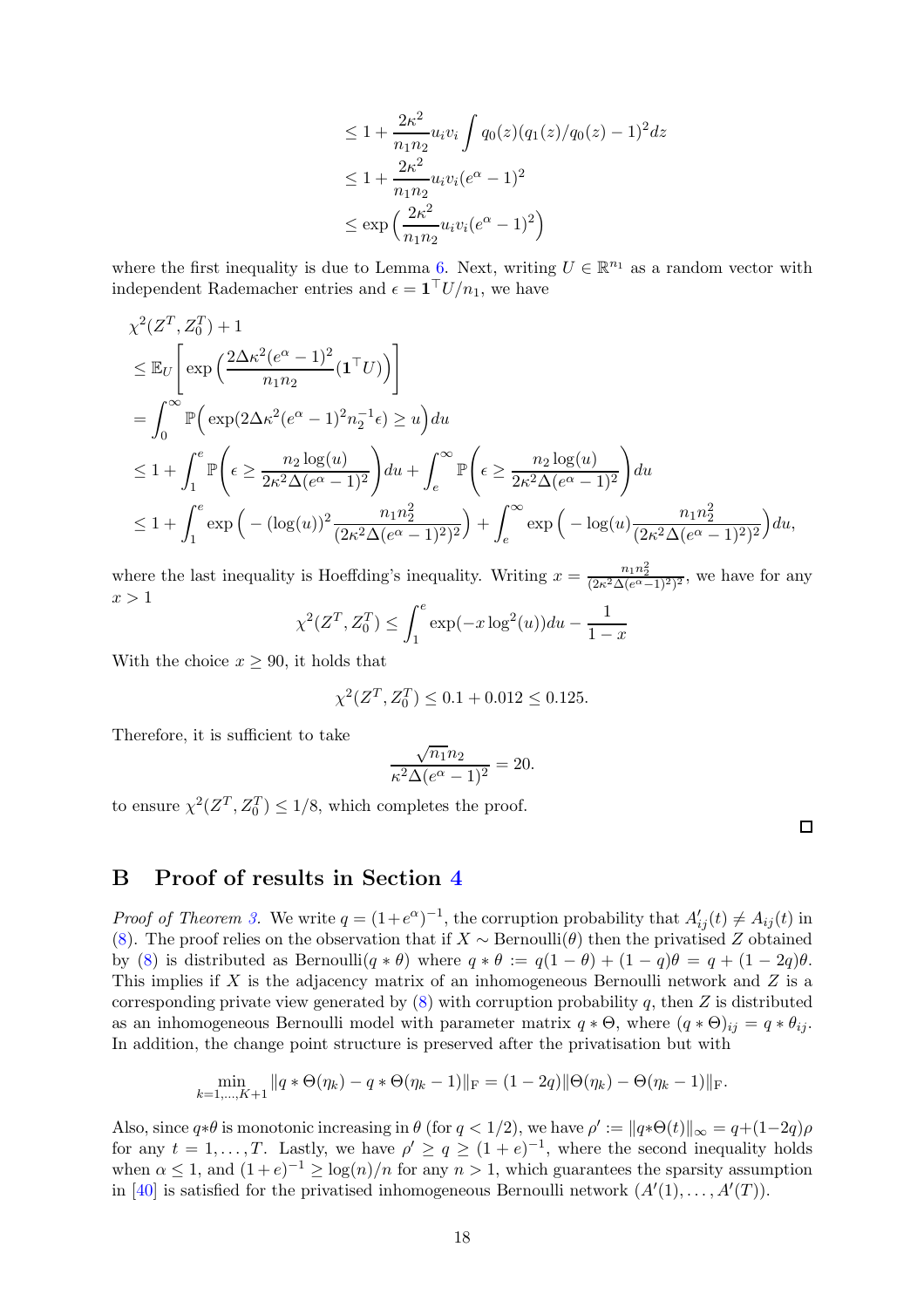The result now follows by a direct application of Theorem 1 in [\[40](#page-12-5)] but with some different model parameters representing the effects of privatisation, i.e.  $(K' = K, \Delta' = \Delta, \kappa'_0, n' = n, \rho'),$ where  $\kappa'_0 = \frac{(1-2q)\rho}{\rho'}\kappa_0$ . Using the transformed parameters, the Assumption 2 in [\[40](#page-12-5)] becomes

$$
(1 - 2q)\kappa_0 \sqrt{\frac{\rho}{1 - 2q + q/\rho}} \ge C_\alpha \sqrt{\frac{1}{n\Delta}} \log^{1+\xi}(T),
$$

and the localisation rate in Theorem 1 in [\[40](#page-12-5)] becomes

$$
\epsilon = C_1 \log(T) \left( \frac{\sqrt{\Delta}}{(1 - 2q)\kappa_0 n \rho} + \frac{(1 - 2q + q/\rho)\sqrt{\log(T)}}{(1 - 2q)^2 \kappa_0^2 n \rho} \right)
$$

<span id="page-18-0"></span>Substituting  $q = (1 + e^{\alpha})^{-1}$  yields the claimed result (with different constants).

 $\Box$ 

.

# **Algorithm 2** Privacy mechanism for  $\ell_{\infty}$ -ball with radius 1 [\[12](#page-11-11), [13](#page-11-3)]

**INPUT:** a vector  $V \in \mathbb{R}^d$  with  $||V||_{\infty} \leq 1$ , privacy parameter  $\alpha$ 

1. Generate  $\widetilde{V}$  with independent coordinates according to

$$
\mathbb{P}(\tilde{V}_j = 1 | V_j) = 1 - \mathbb{P}(\tilde{V}_j = -1 | V_j) = \frac{1}{2} + \frac{V_j}{2}.
$$

2. Let  $T \sim \text{Ber}(e^{\alpha}/(e^{\alpha}+1))$  be independent of  $\tilde{V}$ . Generate Z according to

$$
Z \sim \begin{cases} \text{Uniform}\Big(z \in \{-B, B\}^d \Big| \langle z, \tilde{V} \rangle \ge 0\Big), & T = 1, \\ \text{Uniform}\Big(z \in \{-B, B\}^d \Big| \langle z, \tilde{V} \rangle \le 0\Big), & T = 0, \end{cases}
$$

where

$$
B = C_d \frac{e^{\alpha} + 1}{e^{\alpha} - 1} \quad \text{and} \quad C_d^{-1} = \begin{cases} \frac{1}{2^{d-1}} {d-1 \choose (d-1)/2}, & d \quad \text{odd}, \\ \frac{1}{2^{d-1} + \frac{1}{2} {d \choose d/2}}, & d \quad \text{even}. \end{cases}
$$

OUTPUT: The privatised vector Z.

*Proof of Lemma [5.](#page-9-1)* We first restate the algorithm in Algorithm [2.](#page-18-0) For simplicity, we write  $\Sigma$ for  $\Sigma_Z$ . We start with proving [\(16\)](#page-9-2). Given [\(14\)](#page-9-3) and [\(15\)](#page-9-4), we have when d is odd,

$$
\|\Sigma\| = \|B^2 I - \mathbb{E}(V)(\mathbb{E}(V))^{\top}\| \le B^2 + \|\mathbb{E}(V)\|_2^2,
$$

and similarly when d is even, we have

$$
\|\Sigma\| \le B^2 + \|\mathbb{E}(V)\|_2^2 + \frac{C_1\sqrt{d}}{\alpha^2} \sqrt{\max_{i,j} \mathbb{E}(V_i V_j)}.
$$

To see [\(14\)](#page-9-3), simply note that

$$
Var(Z_k) = EZ_k^2 - (EZ_k)^2 = B^2 - (EV_k)^2
$$

since  $\mathbb{E}Z_k = \mathbb{E}V_k$  for any  $k = 1, \ldots, d$ .

To prove [\(15\)](#page-9-4), we start with for any  $i, j = 1, ..., d$  with  $i \neq j$ 

<span id="page-18-1"></span>
$$
Cov(Z_i, Z_j) = \mathbb{E}[\text{Cov}(Z_i, Z_j | V)] + \text{Cov}(\mathbb{E}(Z_i | V), \mathbb{E}(Z_j | V)) = \mathbb{E}[\text{Cov}(Z_i, Z_j | V)] + \text{Cov}(V_i, V_j),
$$
\n(23)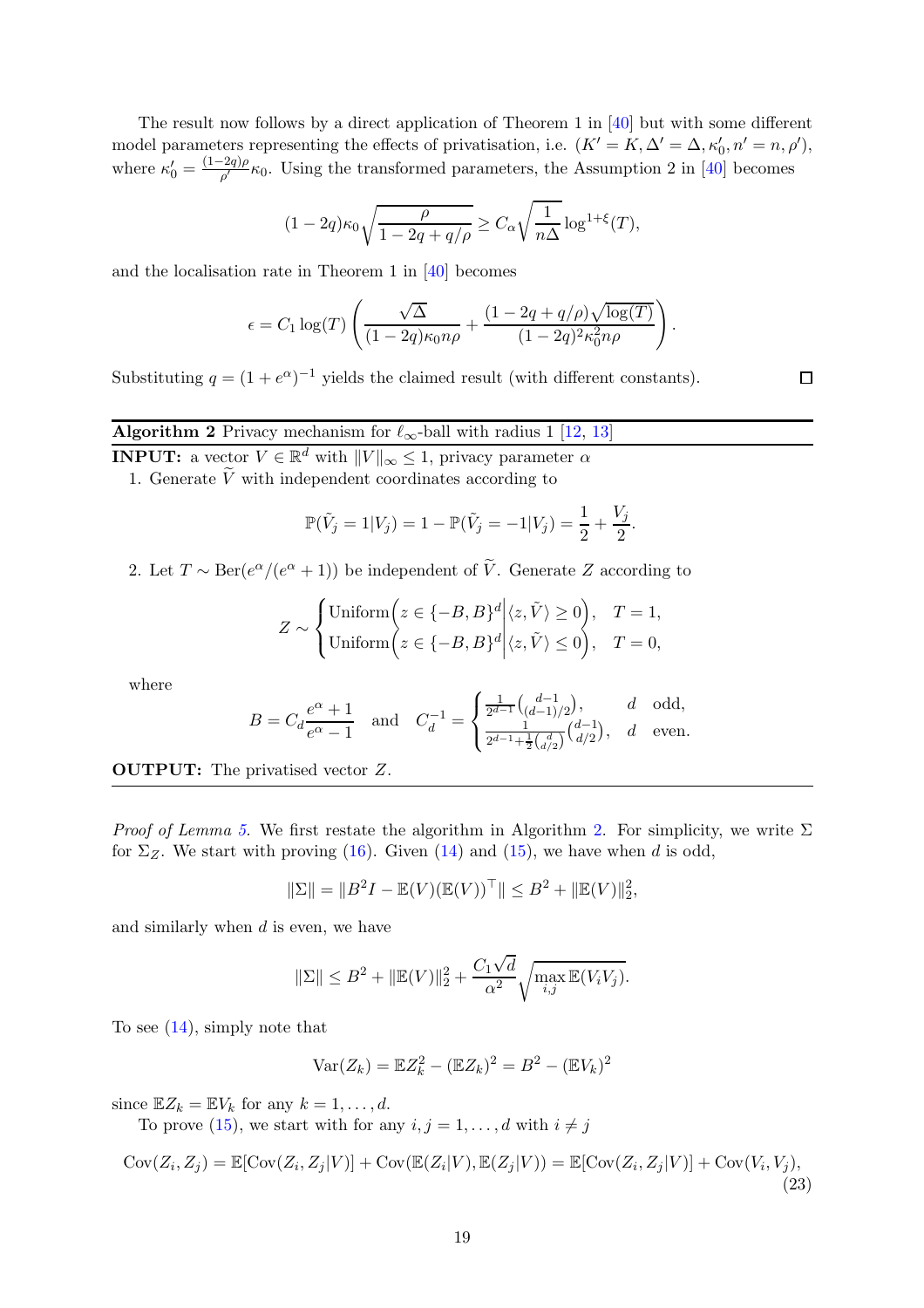where we use the unbiased property  $\mathbb{E}(Z_i|V) = V_i$  for any  $i = 1, ..., d$  [see Appendix I.3 in [13](#page-11-3)]. Note that

<span id="page-19-1"></span>
$$
Cov(Z_i, Z_j | V = v) = \mathbb{E}(Z_i Z_j | V = v) - v_i v_j = \sum_{\tilde{v} \in \{-1, 1\}^d} \mathbb{E}(Z_i Z_j | \tilde{v}) \mathbb{P}(\tilde{v} | v) - v_i v_j \tag{24}
$$

and

<span id="page-19-0"></span>
$$
\mathbb{E}(Z_i Z_j | \tilde{v}) = \pi_\alpha \mathbb{E}(Z_i Z_j | \langle z, \tilde{v} \rangle \ge 0) + (1 - \pi_\alpha) \mathbb{E}(Z_i Z_j | \langle z, \tilde{v} \rangle \le 0).
$$
\n(25)

Therefore, we need to compute  $\mathbb{E}(Z_i Z_j | \langle z, \tilde{v} \rangle \geq 0)$  and  $\mathbb{E}(Z_i Z_j | \langle z, \tilde{v} \rangle \leq 0)$ . We consider the cases of d being odd and even separately below.

When  $d$  is odd: we have

$$
\sum_{z:(z,\tilde{v})\geq 0} z_i z_j = \sum_{l=0}^{(d-1)/2} B^2 \tilde{v}_i \tilde{v}_j \left( \binom{d-2}{l} + \binom{d-2}{l-2} - 2 \binom{d-2}{l-1} \right)
$$
  
\n
$$
= B^2 \tilde{v}_i \tilde{v}_j \left( \sum_{l=0}^{(d-1)/2} \binom{d-2}{l} + \sum_{l=0}^{(d-5)/2} \binom{d-2}{l} - 2 \sum_{l=0}^{(d-3)/2} \binom{d-2}{l} \right)
$$
  
\n
$$
= B^2 \tilde{v}_i \tilde{v}_j \left( \binom{d-2}{(d-1)/2} - \binom{d-2}{(d-3)/2} \right)
$$
  
\n
$$
= 0
$$

Therefore  $\mathbb{E}(Z_i Z_j | \langle z, \tilde{v} \rangle \geq 0) = 0$  and by symmetry  $\mathbb{E}(Z_i Z_j | \langle z, \tilde{v} \rangle \leq 0) = 0$ . Hence,  $Cov(Z_i, Z_j) = -\mathbb{E}(V_i V_j) + Cov(V_i, V_j) = -\mathbb{E}(V_i)\mathbb{E}(V_j)$  when d is odd.

When  $d$  is even: We have

$$
\sum_{z:(z,\tilde{v})\geq 0} z_i z_j = \sum_{l=0}^{d/2} B^2 \tilde{v}_i \tilde{v}_j \left( \binom{d-2}{l} + \binom{d-2}{l-2} - 2 \binom{d-2}{l-1} \right)
$$
  
=  $B^2 \tilde{v}_i \tilde{v}_j \left( \sum_{l=0}^{d/2} \binom{d-2}{l} + \sum_{l=0}^{d/2-2} \binom{d-2}{l} - 2 \sum_{l=0}^{d/2-1} \binom{d-2}{l} \right)$   
=  $B^2 \tilde{v}_i \tilde{v}_j \left( \binom{d-2}{d/2} - \binom{d-2}{d/2-1} \right)$   
=  $-\frac{2B^2}{d} \tilde{v}_i \tilde{v}_j \binom{d-2}{d/2-1}$ 

where the last equality is due to  $k\binom{n}{k}$  ${k \choose k} = (n-k+1) {n \choose k-1}$  $k-1$ ). Since the set  $\{z \in \{-1,1\}^d | \langle z, \tilde{v} \rangle \ge 0\}$ has cardinality  $M = 2^{d-1} + \frac{1}{2}$  $\frac{1}{2} \binom{d}{d}$  $\binom{d}{d/2}$ , we have

$$
\mathbb{E}(Z_i Z_j | \langle z, \tilde{v} \rangle \ge 0) = -\frac{2B^2}{dM} \tilde{v}_i \tilde{v}_j \binom{d-2}{d/2-1}.
$$

When  $\langle z, \tilde{v} \rangle \leq 0$ , we obtain the *same* result

$$
\sum_{z:(z,\tilde{v})\leq 0} z_i z_j = \sum_{l=d/2}^d B^2 \tilde{v}_i \tilde{v}_j \left( \binom{d-2}{l} + \binom{d-2}{l-2} - 2\binom{d-2}{l-1} \right)
$$
  
=  $B^2 \tilde{v}_i \tilde{v}_j \left( \sum_{l=d/2}^d \binom{d-2}{l} + \sum_{l=d/2-2}^d \binom{d-2}{l} - 2 \sum_{l=d/2-1}^d \binom{d-2}{l} \right)$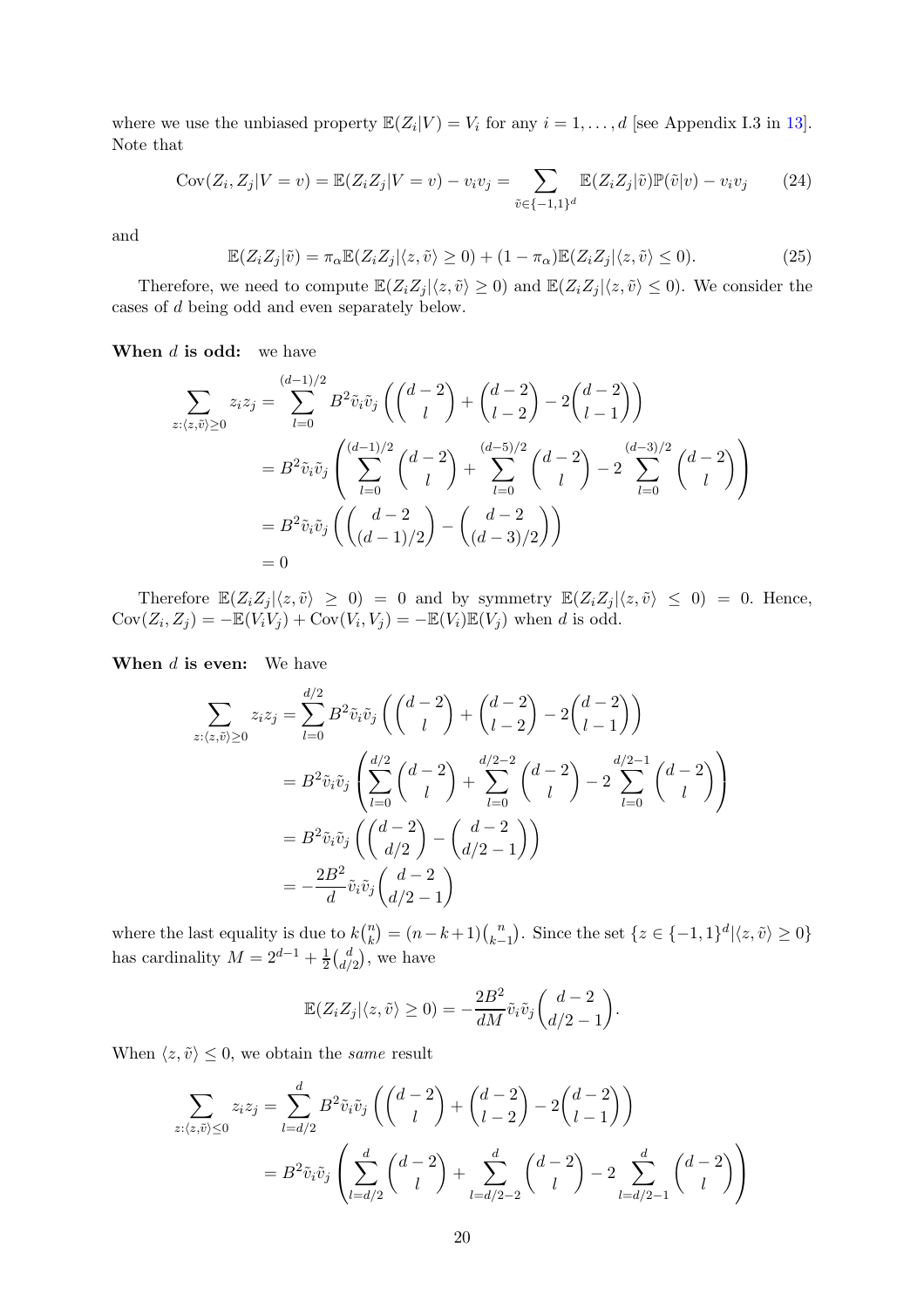$$
= B2 \tilde{v}_i \tilde{v}_j \left( \binom{d-2}{d/2} - \binom{d-2}{d/2-1} \right)
$$
  
= 
$$
- \frac{2B^2}{d} \tilde{v}_i \tilde{v}_j \binom{d-2}{d/2-1}.
$$

Then, from [\(25\)](#page-19-0) we get

$$
\mathbb{E}(Z_i Z_j | \tilde{v}) = \mathbb{E}(Z_i Z_j | \langle z, \tilde{v} \rangle \ge 0) = -\frac{2B^2}{dM} \tilde{v}_i \tilde{v}_j \binom{d-2}{d/2-1}.
$$

Now we look at

$$
\frac{2B^2}{dM} \left( \frac{d-2}{d/2 - 1} \right) = \left( \frac{e^{\alpha} + 1}{e^{\alpha} - 1} \right)^2 \left( \frac{2^{d-1} + \frac{1}{2} {d \choose d/2}}{\binom{d-1}{d/2}} \right)^2 \frac{\binom{d-2}{d/2 - 1}}{d(2^{d-1} + \frac{1}{2} {d \choose d/2})}
$$

$$
= \frac{1}{d} \left( \frac{e^{\alpha} + 1}{e^{\alpha} - 1} \right)^2 \left( \frac{2^{d-1} + \frac{1}{2} {d \choose d/2}}{\frac{d-1}{d/2} {d-2 \choose d/2 - 1}} \right)
$$

$$
= \frac{c_{\alpha}}{d\alpha^2} \frac{2^{d-1} + c_d 2^{d-1} / \sqrt{d}}{\frac{d-1}{d/2} c_{d-2} 2^{d-2} / \sqrt{d-2}}
$$

$$
= \frac{C_{d,\alpha}}{\sqrt{d\alpha^2}}
$$

where we use Stirling approximation to obtain  $\begin{pmatrix} d \\ d \end{pmatrix}$  $\frac{d}{d/2}$  =  $c_d 2^d / \sqrt{d}$  with exp(-1/6)( $\sqrt{2\pi}$ )<sup>-1</sup> <  $c_d$  <  $(\sqrt{2\pi})^{-1}$  and  $1/4 < c_{\alpha} < (e+1)^2$ . Indeed, using the non-asymptotic inequalities for any even

$$
d \ge 2
$$
\n
$$
\sqrt{2\pi d} (d/e)^d \exp\left(\frac{1}{12d+1}\right) < d! < \sqrt{2\pi d} (d/e)^d \exp\left(\frac{1}{12d}\right) \tag{26}
$$

we have

$$
\binom{d}{d/2} = \frac{d!}{((d/2)!)^2} \le \frac{\exp\left(\frac{1}{12d} - \frac{2}{6d+1}\right)}{\sqrt{2\pi}\sqrt{d}2^{-d}} \le \frac{2^d}{\sqrt{2\pi d}}
$$

and similarly

$$
\binom{d}{d/2} = \frac{d!}{((d/2)!)^2} \ge \frac{\exp\left(\frac{1}{12d+1} - \frac{1}{3d}\right)}{\sqrt{2\pi}\sqrt{d}2^{-d}} \ge \frac{\exp(-1/6)2^d}{\sqrt{2\pi d}}.
$$

Therefore, from [\(24\)](#page-19-1) we have that there exists  $C_0 < C_{d,\alpha} < C_1$  with  $C_0, C_1$  being absolute constants such that

$$
Cov(Z_i, Z_j | V = v) = -\frac{C_{d,\alpha}}{\sqrt{d\alpha^2}} \mathbb{E}(\tilde{V}_i \tilde{V}_j | v) - v_i v_j = -\left(1 + \frac{C_{d,\alpha}}{\sqrt{d\alpha^2}}\right) v_i v_j.
$$

It follows from  $(23)$  that when d is even

$$
Cov(Z_i, Z_j) = -\left(1 + \frac{C_{d,\alpha}}{\sqrt{d\alpha^2}}\right) \mathbb{E}(V_i V_j) + Cov(V_i, V_j) = -\frac{C_{d,\alpha}}{\sqrt{d\alpha^2}} \mathbb{E}(V_i V_j) - \mathbb{E}(V_i) \mathbb{E}(V_j).
$$

*Proof of Theorem [4.](#page-8-0)* First, we set

$$
\kappa^2 := \min_{k=1,\dots,K} \|\Theta(\eta_k) - \Theta(\eta_k - 1)\|_{\mathrm{F}}^2 = \kappa_0^2 n_1 n_2 \rho^2,
$$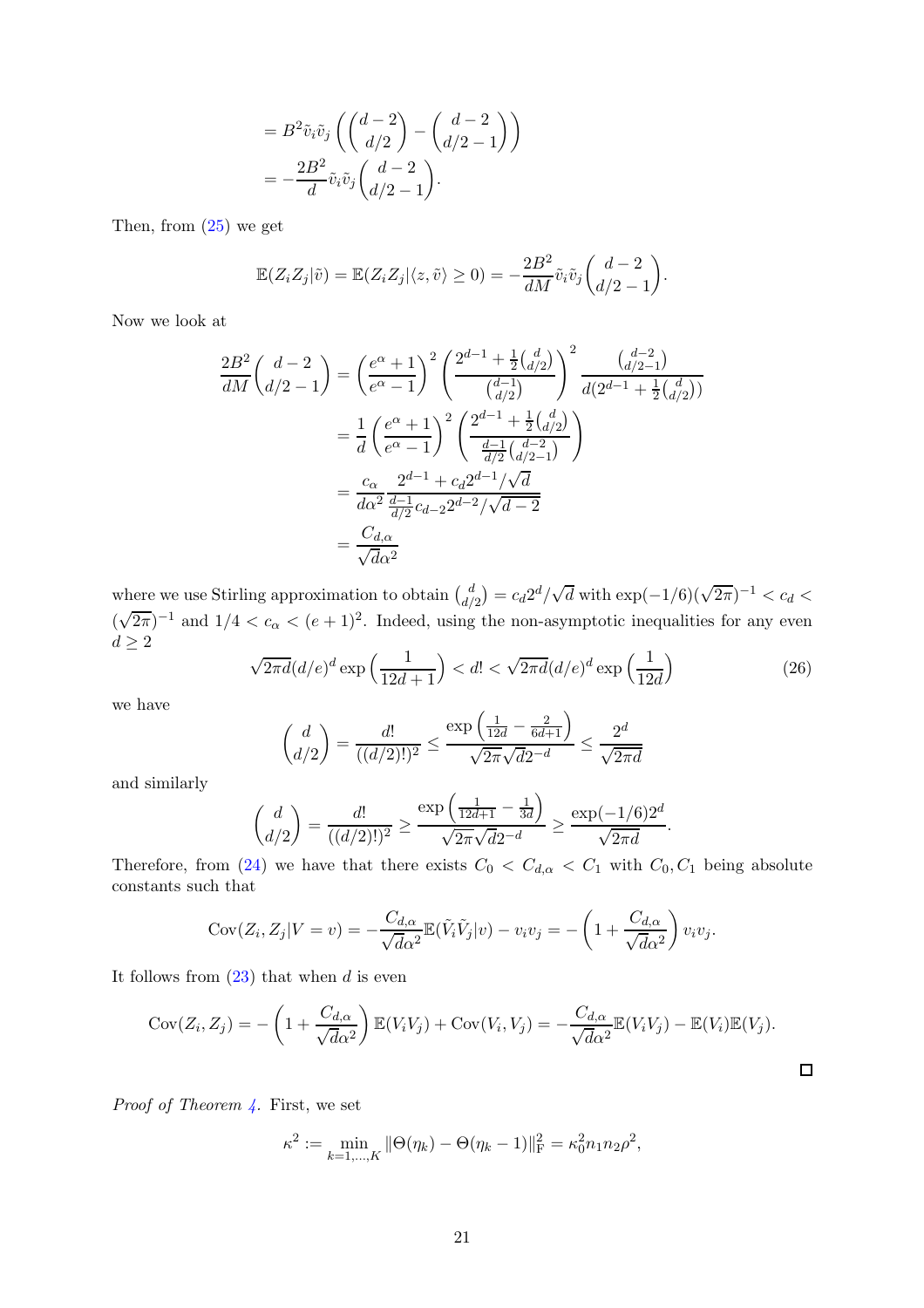to be the unnormalised minimal jump size in Frobenius norm and

<span id="page-21-0"></span>
$$
\varepsilon = c_5 \log(Tn_1n_2) \left( \frac{\sqrt{\Delta}}{\kappa_0 \rho \alpha} \sqrt{\frac{n_2}{n_1}} + \frac{\log(Tn_1n_2)}{\rho^2 \alpha^2 \kappa_0^2} \max\left\{ \sqrt{\frac{n_2}{n_1}}, \frac{n_2}{n_1} \right\} \right)
$$
(27)

to be the claimed localisation error in Theorem [4.](#page-8-0)

In the proof we use the notation  $\kappa^2$  and it translates directly to the signal to noise condition [\(12\)](#page-8-2) in terms of  $\kappa_0^2$ . We also use  $U(t)$  and  $V(t)$  to denote the privatised matrices obtained by [\(11\)](#page-8-1), which is consistent with the notations in Algorithm [1](#page-6-0) and results in Appendix [B.1.](#page-24-0)

We consider two events. The first event guarantees the quality of the randomly generated intervals. Let  $\{\alpha_m\}_{m=1}^M$  and  $\{\beta_m\}_{m=1}^M$  be two independent sequences selected uniformly randomly from  $\{1, ..., T\}$ .

$$
\mathcal{M} = \bigcap_{k=1}^K {\alpha \in S_k, \beta_m \in E_k, \text{for some } m \in \{1, \dots, M\}},
$$

where  $S_k = [\eta_k - 3\Delta/4, \eta_k - \Delta/2]$  and  $E_k = [\eta_k + \Delta/2, \eta_k + 3\Delta/4], k = 1, ..., K$ . It is shown in Wang et al. [\[40](#page-12-5), Lemma 24] that

$$
\mathbb{P}(\mathcal{M}) \ge 1 - \exp\Bigg(\log(T/\Delta) - \frac{M\Delta^2}{16T^2}\Bigg).
$$

Next, for  $0 \leq s \leq t \leq e \leq T$ , consider the events

$$
\mathcal{A}(s,t,e) = \left\{ \left| (\tilde{U}^{(s,e)}(t), \tilde{V}^{(s,e)}(t)) - ||\tilde{\Theta}^{(s,e)}(t)||_{\text{F}}^2 \right| \\ \leq C_{\beta} B \log(Tn_1n_2) \left( \sqrt{n_2} ||\tilde{\Theta}^{(s,e)}(t)||_{\text{F}} + B \log(Tn_1n_2) \max\{\sqrt{n_1n_2}, n_2\} \right) \right\}.
$$

Choosing  $c, c'$  and  $c'' > 3$  in Lemma [9,](#page-25-0) we have

$$
\mathbb{P}(\mathcal{A}) = \mathbb{P}\left(\bigcup_{1 \le s < t < e \le T} \mathcal{A}(s, t, e)\right) \ge 1 - (T^{3 - c_4} + T^{3 - c_5} + 2T^{3 - c_6})
$$

by a union bound. The rest of the proof is conditional on the event  $\mathcal{A} \cap \mathcal{M}$  and does not involve further probabilistic arguments.

Our proof follows the standard induction-like argument for proving consistency of change point estimators [\[40,](#page-12-5) [18](#page-11-16), [41](#page-12-14)]. In particular, since the effects of node LDP is fully represented in the probabilistic arguments of analysing event  $A$  (c.f. Lemma [9](#page-25-0) and Lemma 6 in Wang et al. [\[40\]](#page-12-5)), the rest of the analytic arguments in the proof of Theorem 1 in Wang et al. [\[40\]](#page-12-5) can be applied to our problem directly. Therefore, we only point out the differences in each step between their proof and ours caused by the different concentration behaviour of  $(\tilde{U}^{(s,e)}(t), \tilde{V}^{(s,e)}(t))$ . To that end, we consider a generic time interval  $(s, e) \subset (0, T)$  that satisfies

$$
\eta_{r-1} \leq s \leq \eta_r \leq \ldots \leq \eta_{r+1} \leq e \leq \eta_{r+q+1}, \quad q \geq -1
$$

and

$$
\max\{\min\{\eta_r - s, s - \eta_{r-1}\}, \min\{\eta_{r+q+1} - e, e - \eta_{r+q}\}\} \leq \varepsilon,
$$

where  $q = -1$  means that there is no change point contained in  $(s, e)$  and  $\varepsilon$  is given in [\(27\)](#page-21-0). A change point  $\eta_p$  in [s, e] is referred to as undetected if  $\min{\{\eta_p - s, \eta_p - e\}} \geq 3\Delta/4$ . Let  $s_m, e_m, a_m, b_m, \tau$  and  $m^*$  be defined as in the algorithm. The next four steps parallel the four steps in the proof of Theorem 1 in [\[40\]](#page-12-5) and establish that our algorithm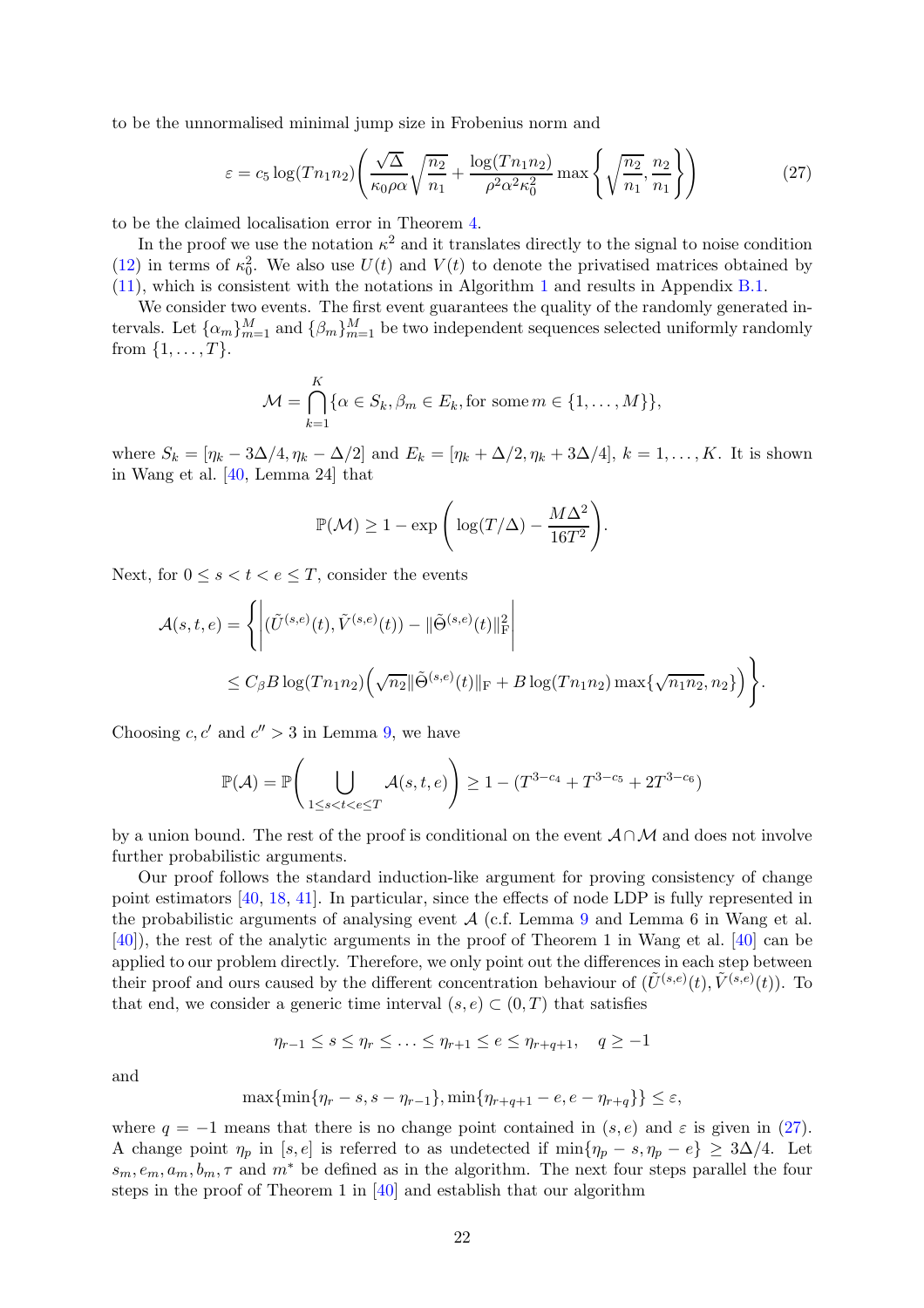- 1. rejects the existence of undetected change points if  $(s, e)$  does not contain any undetected change points
- 2. output an estimate b such that  $|\eta_p b| \leq \varepsilon$  if these is at least one undetected change point in  $(s, e)$ .

**Step 1.** Suppose that there do not exist any undetected change points within  $(s, e)$ . We have with

$$
\tau > c_1 n_2 \alpha^{-2} \log^2(T n_1 n_2) \max\{\sqrt{n_1 n_2}, n_2\},\
$$

the algorithm will always correctly reject the existence of undetected change points.

**Step 2.** Suppose that there exists an undetected change point  $\eta_p \in (s, e)$ . On the event M, there exists an interval  $[s_m, e_m]$  such that

$$
\eta_p - 3\Delta/4 \leq s_m \leq \eta_p - \Delta/8
$$
 and  $\eta_p + \Delta/8 \leq e_m \leq \eta_p + 3\Delta/4$ .

Now, on event  $A$ , we have

$$
\begin{aligned} (\tilde{U}^{(s_m, e_m)}(\eta_p), & \tilde{V}^{(s_m, e_m)}(\eta_p)) \ge ||\tilde{\Theta}^{(s_m, e_m)}(\eta_p)||_{\mathrm{F}}^2 \\ &- C_{\beta} B \log (T n_1 n_2) \Big(\sqrt{n_2} ||\tilde{\Theta}^{(s,e)}(\eta_p)||_{\mathrm{F}} + B \log (T n_1 n_2) \max \{\sqrt{n_1 n_2}, n_2\} \Big) \end{aligned}
$$

It follows from Wang et al. [\[40](#page-12-5), Lemma 17] that

<span id="page-22-3"></span>
$$
\|\tilde{\Theta}^{(s_m, e_m)}(\eta_p)\|_{\mathcal{F}}^2 \geq \kappa^2 \Delta/8.
$$

Then using  $(12)$  we have

<span id="page-22-2"></span>
$$
\kappa^2 \Delta/16 \ge \frac{c_0}{16} \frac{n_2}{\alpha^2} \log^{2+\xi} (T n_1 n_2) \max\{\sqrt{n_1 n_2}, n_2\} \ge C_\beta B^2 \log^2 (T n_1 n_2) \max\{\sqrt{n_1 n_2}, n_2\} \quad (28)
$$

if  $c_0 \log^{\xi}(T n_1 n_2) > 16C_{\beta}$ . Also,

$$
\frac{\|\tilde{\Theta}^{(s_m, e_m)}(\eta_p)\|_{\mathrm{F}}}{2} \ge \frac{\kappa\sqrt{\Delta}}{2\sqrt{2}} \ge \frac{\sqrt{c_0}}{2\sqrt{2}} B \log^{1+\xi/2} (T n_1 n_2) (\max\{\sqrt{n_1 n_2}, n_2\})^{1/2} \ge C_\beta B \sqrt{n_2} \log(T n_1 n_2) \tag{29}
$$

provided  $c_0 \log^{\xi}(T n_1 n_2) > 8C_{\beta}^2$ . Therefore, we have for  $c_0$  large enough, there exists some absolute constant  $c_2$  such that

$$
(\tilde{U}^{(s_m,e_m)}(\eta_p), \tilde{V}^{(s_m,e_m)}(\eta_p)) \ge c_2 \kappa^2 \Delta.
$$

By the definition of  $m^*$ , we have

<span id="page-22-1"></span>
$$
(\tilde{U}^{(s_{m*}, e_{m*})}(b_{m*}), \tilde{V}^{(s_{m*}, e_{m*})}(b_{m*})) \ge c_2 \kappa^2 \Delta.
$$
\n(30)

Thus, with  $\tau < c_2 \kappa^2 \Delta$ , our algorithm can consistently detect the existence of undetected change points.

**Step 3.** Suppose that there exists at least one undetected change point  $\eta_p \in (s, e)$ . We show that the selected interval  $(s_{m^*}, e_{m^*})$  indeed contains an undetected change point  $\eta_p$ . Suppose that

<span id="page-22-0"></span>
$$
\max_{s_{m*} < t < e_{m*}} \| \tilde{\Theta}^{(s_{m*}, e_{m*})}(t) \|_{\mathcal{F}}^2 < c_2 \kappa^2 \Delta / 2 \tag{31}
$$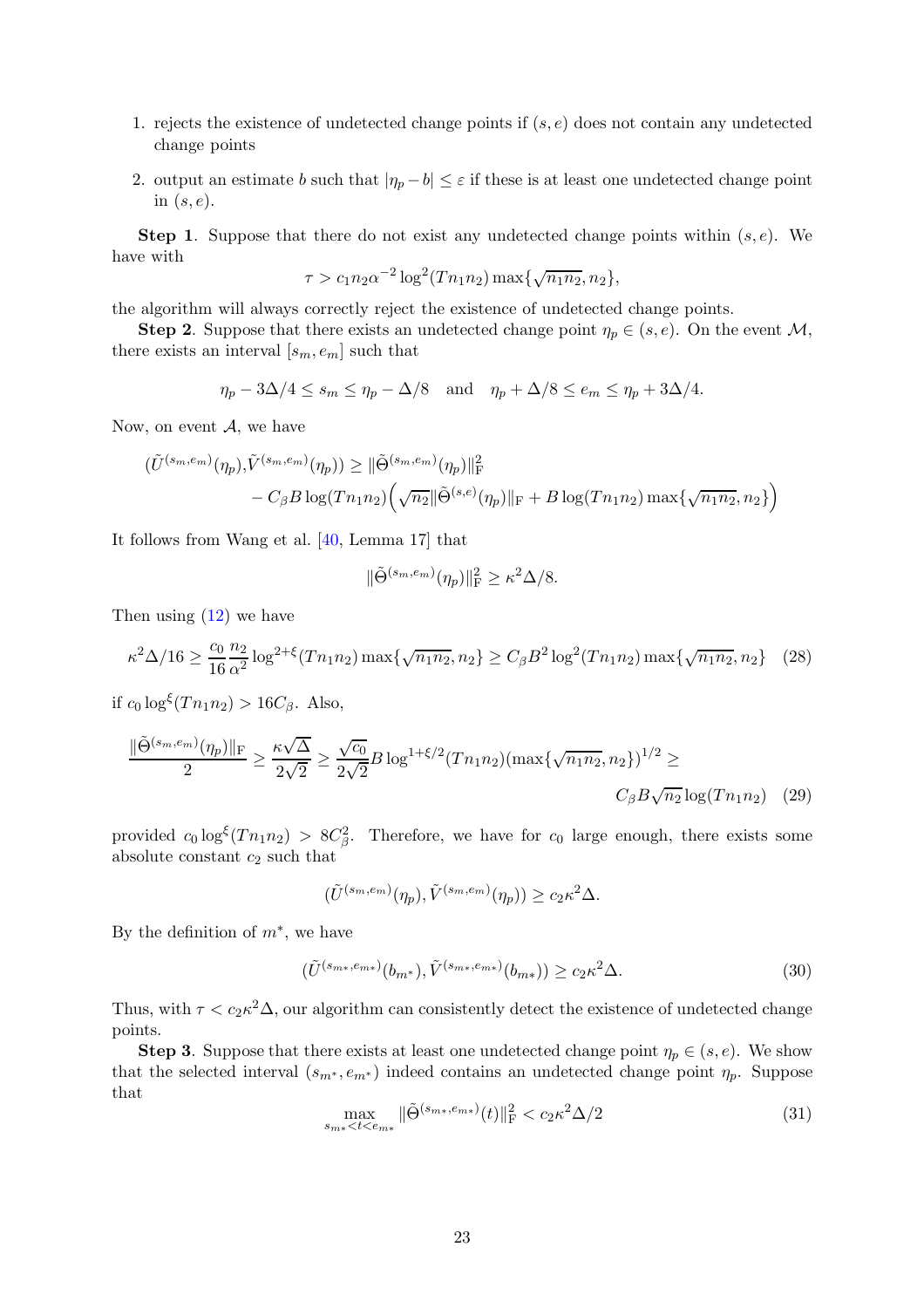Then

$$
\max_{s_{m*} < t < e_{m*}} (\tilde{U}^{(s_{m*}, e_{m*})}(t), \tilde{V}^{(s_{m*}, e_{m*})}(t))
$$
\n
$$
\leq \max_{s_{m*} < t < e_{m*}} \|\tilde{\Theta}^{(s_{m*}, e_{m*})}(t)\|_{\mathcal{F}}^2 + C_{\beta} B \log(Tn_1 n_2) \left(\sqrt{n_2} \max_{s_{m*} < t < e_{m*}} \|\tilde{\Theta}^{(s_{m*}, e_{m*})}(t)\|_{\mathcal{F}}\right)
$$
\n
$$
+ B \log(Tn_1 n_2) \max \left\{\sqrt{n_1 n_2}, n_2\right\}
$$
\n
$$
\leq c_2 \kappa^2 \Delta/2 + \sqrt{c_2/2} \kappa \sqrt{\Delta} C_{\beta} B \log(Tn_1 n_2) \sqrt{n_2} + C_{\beta} B^2 \log^2(Tn_1 n_2) \max \left\{\sqrt{n_1 n_2}, n_2\right\}
$$
\n
$$
\leq c_2 \kappa^2 \Delta
$$

where the first inequality is due to the definition of event  $A$ , the second inequality is due to  $(31)$ , and the last inequality is due to  $(12)$  with sufficiently large  $c_0$ . This is a contradiction to [\(30\)](#page-22-1), and therefore

<span id="page-23-0"></span>
$$
\max_{s_{m*} < t < e_{m*}} \| \tilde{\Theta}^{(s_{m*}, e_{m*})}(t) \|_{\mathcal{F}}^2 > c_2 \kappa^2 \Delta / 2 \tag{32}
$$

Then, we can conclude that  $[s_{m*}, e_{m*}]$  contains at least one undetected change point using the same argument as that in Step 3 in [\[40](#page-12-5)].

Step 4. Continue from Step 3, we will show that

$$
|b_{m*} - \eta_p| \le \varepsilon,
$$

by applying Lemma 7 in [\[40](#page-12-5)]. The conditions of Lemma 7 can be easily checked by letting

$$
\lambda = \max_{s_{m*} < t < e_{m*}} |(\tilde{U}^{(s_{m*}, e_{m*})}(t), \tilde{V}^{(s_{m*}, e_{m*})}(t)) - ||\tilde{\Theta}^{s_{m*}, e_{m*}}(t)||_F^2|
$$
\n
$$
\leq C_\beta B \log(Tn_1n_2) \Big(\sqrt{n_2} \max_{s_{m*} < t < e_{m*}} ||\tilde{\Theta}^{(s_{m*}, e_{m*})}(t)||_F + B \log(Tn_1n_2) \max\{\sqrt{n_1n_2}, n_2\}\Big)
$$
\n
$$
\leq c_3 \max_{s_{m*} < t < e_{m*}} ||\tilde{\Theta}^{(s_{m*}, e_{m*})}(t)||_F^2
$$

where the first inequality is due to the definition of event  $A$  and the second inequality is obtained by combining [\(32\)](#page-23-0), [\(28\)](#page-22-2) and [\(29\)](#page-22-3). Then their Lemma 7 guarantees that there exists an undetected change point  $\eta_p$  within [s, e] with

$$
|\eta_p - b| \le \frac{C_3 \Delta \lambda}{\|\tilde{\Theta}^{s_{m*}, e_{m*}}(\eta_p)\|_{\text{F}}^2} \quad \text{and} \quad \|\tilde{\Theta}^{s_{m*}, e_{m*}}(\eta_p)\|_{\text{F}}^2 \ge c' \max_{s_{m*} < t < e_{m*}} \|\tilde{\Theta}^{(s_{m*}, e_{m*})}(t)\|_{\text{F}}^2.
$$

Combing with [\(32\)](#page-23-0), we have

$$
\begin{split}\n|\eta_{p} - b| \\
&\leq \frac{C_{3} \Delta C_{\beta} B \log (T n_{1} n_{2}) \left(\sqrt{n_{2}} \max_{s_{m*} < t < e_{m*} \|\tilde{\Theta}^{(s_{m*}, e_{m*})}(t)\|_{\rm F} + B \log (T n_{1} n_{2}) \max \{\sqrt{n_{1} n_{2}}, n_{2}\}\right)}{c' \max_{s_{m*} < t < e_{m*} \|\tilde{\Theta}^{(s_{m*}, e_{m*})}(t)\|_{\rm F}^{2}} \\
&= c_{7} B \log (T n_{1} n_{2}) \left(\frac{\sqrt{\Delta n_{2}}}{\kappa} + \frac{B \max \{\sqrt{n_{1} n_{2}}, n_{2}\} \log (T n_{1} n_{2})}{\kappa^{2}}\right) \\
&= c_{8} \log (T n_{1} n_{2}) \left(\frac{\sqrt{\Delta n_{2}}}{\kappa \alpha} + \frac{\max \{\sqrt{n_{1} n_{2}}, n_{2}\} n_{2} \log (T n_{1} n_{2})}{\alpha^{2} \kappa^{2}}\right) \\
&= \varepsilon,\n\end{split}
$$

which completes the proof.

 $\Box$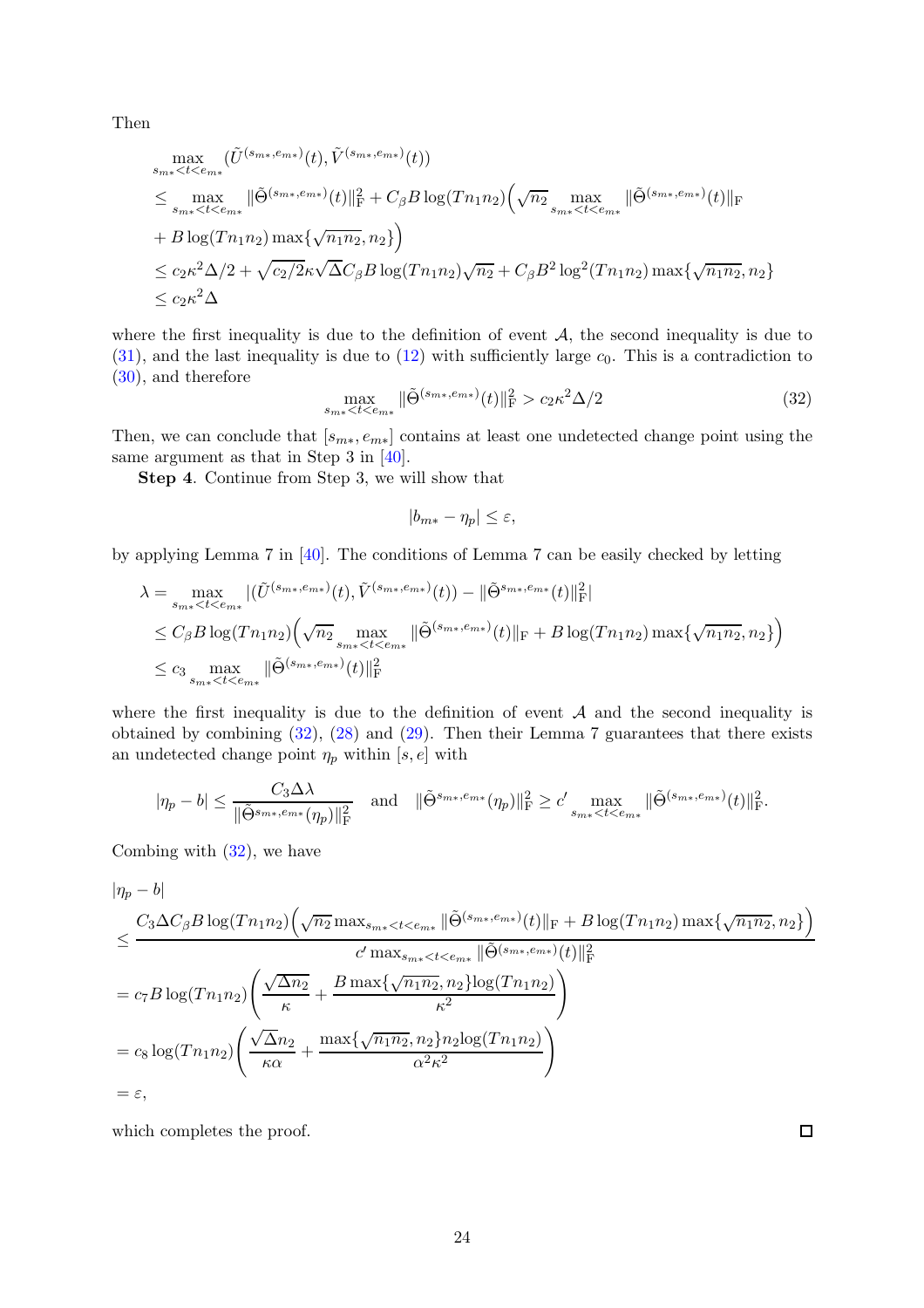#### <span id="page-24-0"></span>B.1 Probability bounds

In this section, we derive necessary probability bounds for bipartite node privacy. Recall that  $X_i$  denotes the *i*th *row* of some general matrix X,  $X^{\top}$  denotes the transpose of X, and  $||X||$ denotes the operator norm of X. In particular we consider two independent copies  $\{X(t)\}_{t=1}^T$ and  $\{Y(t)\}_{t=1}^T$  satisfying Assumption [2.](#page-2-3) Let  $\{U(t)\}_{t=1}^T$  and  $\{V(t)\}_{t=1}^T$  be their private versions obtained by applying the sampling mechanism [\(11\)](#page-8-1) to  $\{X_i(t)\}_{t=1}^T$  and  $\{Y_i(t)\}_{t=1}^T$  respectively. Note that

$$
\mathbb{E}(U(t)) = \mathbb{E}(V(t)) = \mathbb{E}(X(t)) = \mathbb{E}(Y(t)) = \Theta(t)
$$

since  $\{U(t)\}_{t=1}^T$  and  $\{V(t)\}_{t=1}^T$  are also independent copies and the sampling mechanism is unbiased. We write

$$
\tilde{U} = \sum_{t=1}^{T} w_t U(t), \quad \tilde{V} = \sum_{t=1}^{T} w_t V(t) \quad \text{and} \quad \tilde{\Theta} = \sum_{t=1}^{T} w_t \Theta(t)
$$

with

$$
\sum_{t=1}^{T} w_t^2 = 1.
$$

Also we write  $\Sigma_i(t)$  as the covariance matrix for  $U_i(t)$  and  $V_i(t)$  and applying [\(16\)](#page-9-2) with  $d = n_2$ yields that when  $\alpha < 1$  and  $n_2$  is odd,

$$
\|\Sigma_i(t)\| \le B^2 + \|\Theta_i(t)\|_2^2 \le B^2 + n_2\rho^2 \le 2B^2,
$$

for any  $i = 1, ..., n_1$  and  $t = 1, ..., T$ . Similarly when  $\alpha < 1$  and  $n_2$  is even

$$
\|\Sigma_i(t)\| \le B^2 + n_2\rho^2 + \frac{c\sqrt{n_2}}{\alpha^2} \le 3B^2.
$$

Therefore, we have

<span id="page-24-1"></span>
$$
\max_{i=1,\dots,n_1,t=1,\dots,T} \|\Sigma_i(t)\| \le 3B^2
$$
\n(33)

<span id="page-24-2"></span>for both  $n_2$  is odd and even cases.

**Lemma 7.** Let  $k_i \in \mathbb{R}^{n_2}$  be an arbitrary vector. Then for any  $\varepsilon > 0$ , we have

$$
\mathbb{P}\left(\left|\sum_{t=1}^T w_t \sum_{i=1}^{n_1} k_i^{\top} (V_i(t) - \Theta_i(t))\right| > \epsilon\right) \leq 2 \exp\left(\frac{-\frac{1}{2}\epsilon^2}{3B^2 \sum_{i=1}^{n_1} ||k_i||_2^2 + \max_{i=1,\dots,n_1} ||k_i||_2 \sqrt{n_2} B 2\epsilon/3}\right).
$$

*Proof.* The proof is due to an application of Bernstein's inequality [\[39](#page-12-13), Theorem 2.8.4]. Notice that

$$
\mathbb{E}\left(\sum_{t=1}^{T} w_t \sum_{i=1}^{n_1} k_i^{\top} (V_i(t) - \Theta_i(t))\right)^2 = \sum_{t=1}^{T} w_t^2 \sum_{i=1}^{n_1} \mathbb{E}[k_i^{\top} (V_i(t) - \Theta_i(t))]^2
$$
  

$$
= \sum_{t=1}^{T} w_t^2 \sum_{i=1}^{n_1} \mathbb{E}\left[\sum_{j=1}^{n_2} k_{ij} (V_{ij}(t) - \Theta_{ij}(t))\right]^2
$$
  

$$
= \sum_{t=1}^{T} w_t^2 \sum_{i=1}^{n_1} k_i^{\top} \Sigma_i(t) k_i
$$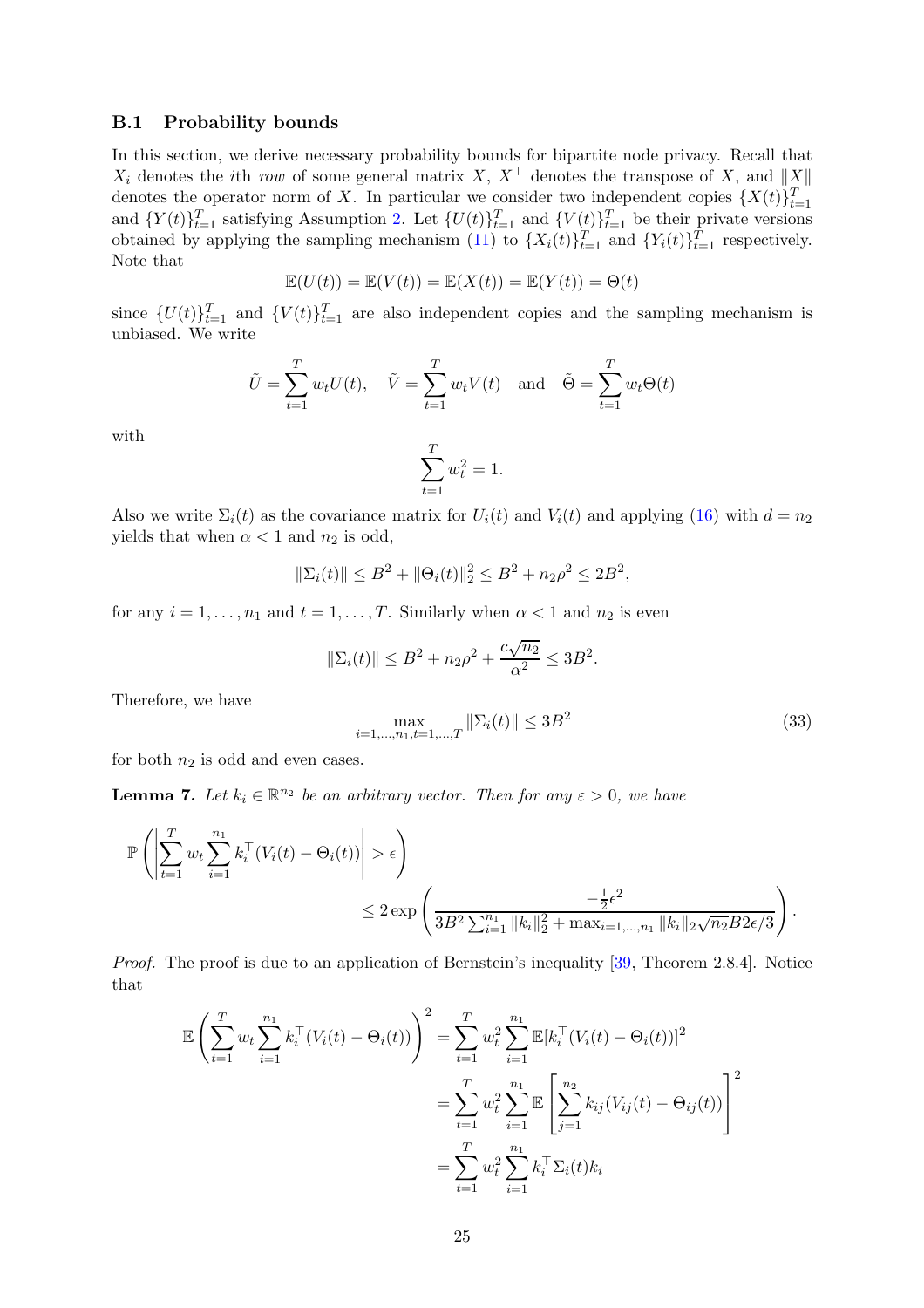$$
\leq \sum_{i=1}^{n_1} \|k_i\|_2^2 \max_{i,t} \|\Sigma_i(t)\|
$$
  

$$
\leq 3B^2 \sum_{i=1}^{n_1} \|k_i\|_2^2
$$

 $\Box$ 

 $\Box$ 

where the first line is due to the independence across t and  $i = 1, \ldots, n_1$ , the first inequality is due to the definition of operator norm  $\|\Sigma_i\|$  and  $\sum_{t=1}^T w_t^2 = 1$ , and in the last line we use [\(33\)](#page-24-1). Also since  $|k_i^{\top}(V_i(t) - \Theta_i(t))| \le ||k_i||_2 ||V_i(t) - \Theta_i(t)||_2 \le 2||k_i||_2 \sqrt{n_2}B$  and  $w_t \le 1$ , we have

$$
\mathbb{P}\left(\left|\sum_{t=1}^T w_t \sum_{i=1}^{n_1} k_i^{\top} (V_i(t) - \Theta_i(t))\right| > \epsilon\right) \le 2 \exp\left(\frac{-\frac{1}{2}\epsilon^2}{3B^2 \sum_{i=1}^{n_1} ||k_i||_2^2 + \max_{i=1,\dots,n_1} ||k_i||_2 \sqrt{n_2 B 2\epsilon/3}}\right)
$$

<span id="page-25-1"></span>by Bernstein's inequality, as claimed.

**Lemma 8.** Let  $k_i = \sum_{t=1}^T w_t(V_i(t) - \Theta_i(t))$ . Then there exist absolute constants  $C, c > 0$  such *that*

$$
\mathbb{P}\left(\max_{i=1,\dots,n_1} \|k_i\|_2 \ge C\sqrt{n_2}B\log(Tn_1n_2)\right) \le T^{-c}.
$$

*Proof.* First note that  $||V_i(t) - \Theta_i(t)||_2 \leq 2\sqrt{n_2}B$  for any  $i = 1, ..., n_1$  and  $t = 1, ..., T$ . Also, we have

$$
\mathbb{E}||V_i(t) - \Theta_i(t)||_2^2 \le \mathbb{E}||V_i(t)||_2^2 = n_2 B^2 \text{ and } \mathbb{E}(V_i(t) - \Theta_i(t))(V_i(t) - \Theta_i(t))^{\top} = \Sigma_i(t),
$$

and  $\max_{i,t} ||\Sigma_i(t)|| \leq 3B^2$ . Next, we apply the matrix Bernstein inequality for rectangular matrices [\[39](#page-12-13), Exercise 5.4.15] to  $k_i = \sum_{t=1}^T w_t(V_i(t) - \Theta_i(t))$ , for any fixed  $i = 1, \ldots, n_1$ , and obtain

$$
\mathbb{P}(\|k_i\|_2 \ge t) \le 2(n_2 + 1) \exp\left(-\frac{t^2/2}{\sigma^2 + \sqrt{n_2}Bt/3}\right)
$$

where

$$
\sigma^2 = \max \left( \sum_{t=1}^T w_t^2 \mathbb{E} ||V_i(t) - \Theta_i(t)||_2^2, \|\sum_{t=1}^T w_t^2 \Sigma_i(t)|| \right) \le \max(n_2 B^2, 3B^2) \le 3n_2 B^2.
$$

Next, using a union bound we have

$$
\mathbb{P}\left(\max_{i=1,\dots,n_1} \|k_i\|_2 \ge t\right) \le 4n_1n_2 \exp\left(-\frac{t^2/2}{3n_2B^2 + \sqrt{n_2}Bt/3}\right).
$$

Choosing  $t = C\sqrt{n_2}B\log(Tn_1n_2)$  for some absolute constant C large enough in the above leads to  $\sqrt{ }$  $\setminus$ 

$$
\mathbb{P}\left(\max_{i=1,\dots,n_1} \|k_i\|_2 \ge C\sqrt{n_2}B\log(Tn_1n_2)\right) \le T^{-c}.
$$

<span id="page-25-0"></span>**Lemma 9.** There exist absolute constants  $c, c', c'' > 0$  such that

$$
\mathbb{P}\Bigg(\Bigg|\sum_{i=1}^{n_1} \tilde{U}_i^{\top} \tilde{V}_i - \|\tilde{\Theta}\|_{\text{F}}^2\Bigg| > C_{\beta} B \log(Tn_1n_2) \Big(\sqrt{n_2} \|\tilde{\Theta}\|_{\text{F}} + B \log(Tn_1n_2) \max\{\sqrt{n_1n_2}, n_2\}\Big)\Bigg) \leq T^{-c} + T^{-c'} + 2T^{-c''}.
$$